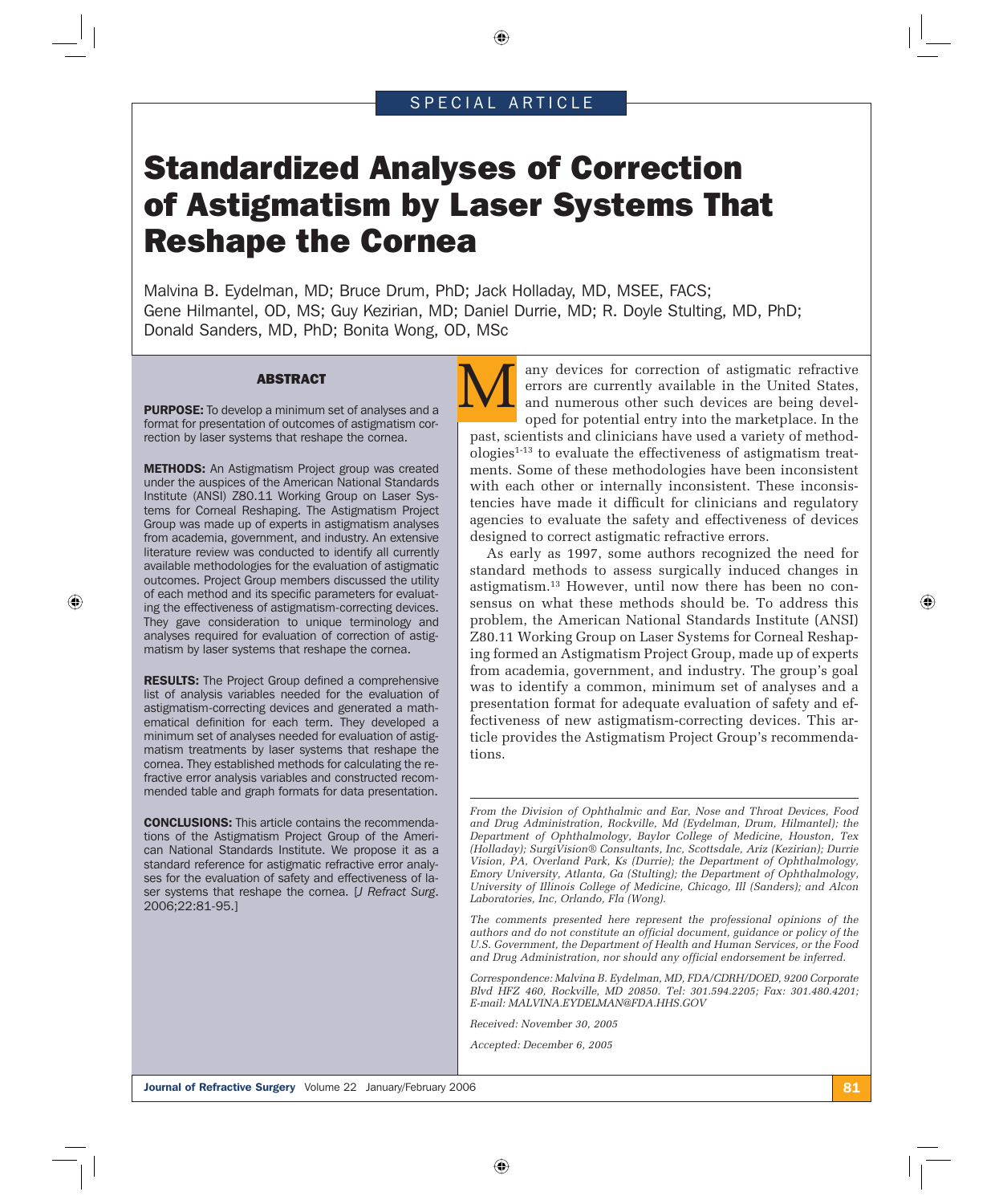# TABLE 1 Abbreviations Term and the contract of the contract of the contract of the contract of the contract of the contract of the contract of the contract of the contract of the contract of the contract of the contract of the contract of the c

| American National Standards Institute     | <b>ANSI</b>  |
|-------------------------------------------|--------------|
| Best spectacle-corrected visual acuity    | <b>BSCVA</b> |
| <b>Correction ratio</b>                   | <b>CR</b>    |
| Defocus equivalent                        | <b>DEO</b>   |
| Error of angle                            | <b>ER</b>    |
| Error of magnitude                        | <b>EM</b>    |
| Error ratio                               | <b>ER</b>    |
| Error vector                              | <b>EV</b>    |
| Intended refractive correction            | <b>IRC</b>   |
| Manifest refraction spherical equivalent  | <b>MRSE</b>  |
| Normalized error vector                   | <b>NEV</b>   |
| Normalized intended refractive correction | <b>NIRC</b>  |
| Surgically induced refractive correction  | <b>SIRC</b>  |
| Treatment error vector                    | <b>TEV</b>   |
| Uncorrected visual acuity                 | <b>UCVA</b>  |
|                                           |              |

# NON-VECTOR ANALYSES

To obtain adequate data for analyses of a device correcting a refractive error at the corneal plane, the ANSI Z80.11 Working Group developed a comprehensive list of recommended analyses for all refractive indications. Abbreviations used in this article are listed in Table 1.

## REFRACTIVE STABILITY ANALYSES

Stability analyses should be performed on eyes evaluated at every follow-up examination (the Consistent Cohort). Additionally, stability needs to be assessed for all sub-sets of eyes examined at consecutive examinations, but not necessarily every follow-up examination.

Recommended stability analyses of manifest refraction spherical equivalent (MRSE), to be performed for the time intervals between all consecutive pairs of scheduled postoperative refractions, are as follows:

- Percentage of eyes that achieve a change of  $\leq 1.00$ diopter (D) of MRSE between two refractions performed at 1 month and 3 months, and between subsequent refractions performed at least 3 months apart;
- Percentage of eyes that achieve a change of  $\leq 0.50$  D of MRSE between two refractions performed at 1 month and 3 months, and between subsequent refractions performed at least 3 months apart;
- Mean overall change and change per year in MRSE

between consecutive scheduled visits as determined by a paired analysis; and

• Mean MRSE±standard deviation (SD) for the preoperative and each postoperative visit (see Table A2.1).

# SAFETY ANALYSES

 $\bigcirc$ 

The following parameters should be calculated for the entire safety cohort:

- Percentage of eyes that lose 2 lines or more of best spectacle-corrected visual acuity (BSCVA);
- Percentage of eyes with BSCVA worse than 20/40 for the subgroup of eyes with BSCVA of 20/20 or better preoperatively;
- Percentage of eyes that have an increase of manifest refractive astigmatism of  $>2.00$  D of manifest cylinder compared to the preoperative refraction;
- Rates of adverse events;
- Contrast sensitivity changes (if studied); and
- Endothelial cell density changes (if studied).

# EFFECTIVENESS ANALYSES

The following effectiveness parameters should be calculated:

- Percentage of eyes that achieve predictability (attempted change versus achieved change) of the MRSE of  $\pm$ 0.50 D,  $\pm$ 1.00 D, and  $\pm$ 2.00 D;
- Percentage of eyes that are overcorrected by  $>1.00$  D and  $>2.00$  D;
- Percentage of eyes that are undercorrected by  $>1.00$  D and  $>2.00$  D;
- Percentage of eyes targeted for emmetropia that achieve uncorrected visual acuity (UCVA) of 20/40 or better and 20/20 or better;
- Percentage of eyes not targeted for emmetropia that achieve UCVA of 20/40 or better and 20/20 or better;
- Percentage of eyes that achieve UCVA equal to or better than the preoperative BSCVA for the subgroup of eyes targeted for emmetropia; and
- Percentage of eyes that achieve a difference between postoperative and preoperative BSCVA of:  $<-2$ lines,  $-2$  lines,  $-1$  line, 0 lines,  $+1$  line,  $+2$  lines, and  $> +2$  lines.

## ADDITIONAL NON-VECTOR ANALYSES

⊕

The Astigmatism Project Group has also recommended additional analyses for evaluation of cylindrical corrections. These include the non-vector analyses listed below in this section as well as the vector analyses presented in the following section.

It has been our experience that consistent data presentation formats allow for easy and efficient interpretation ⊕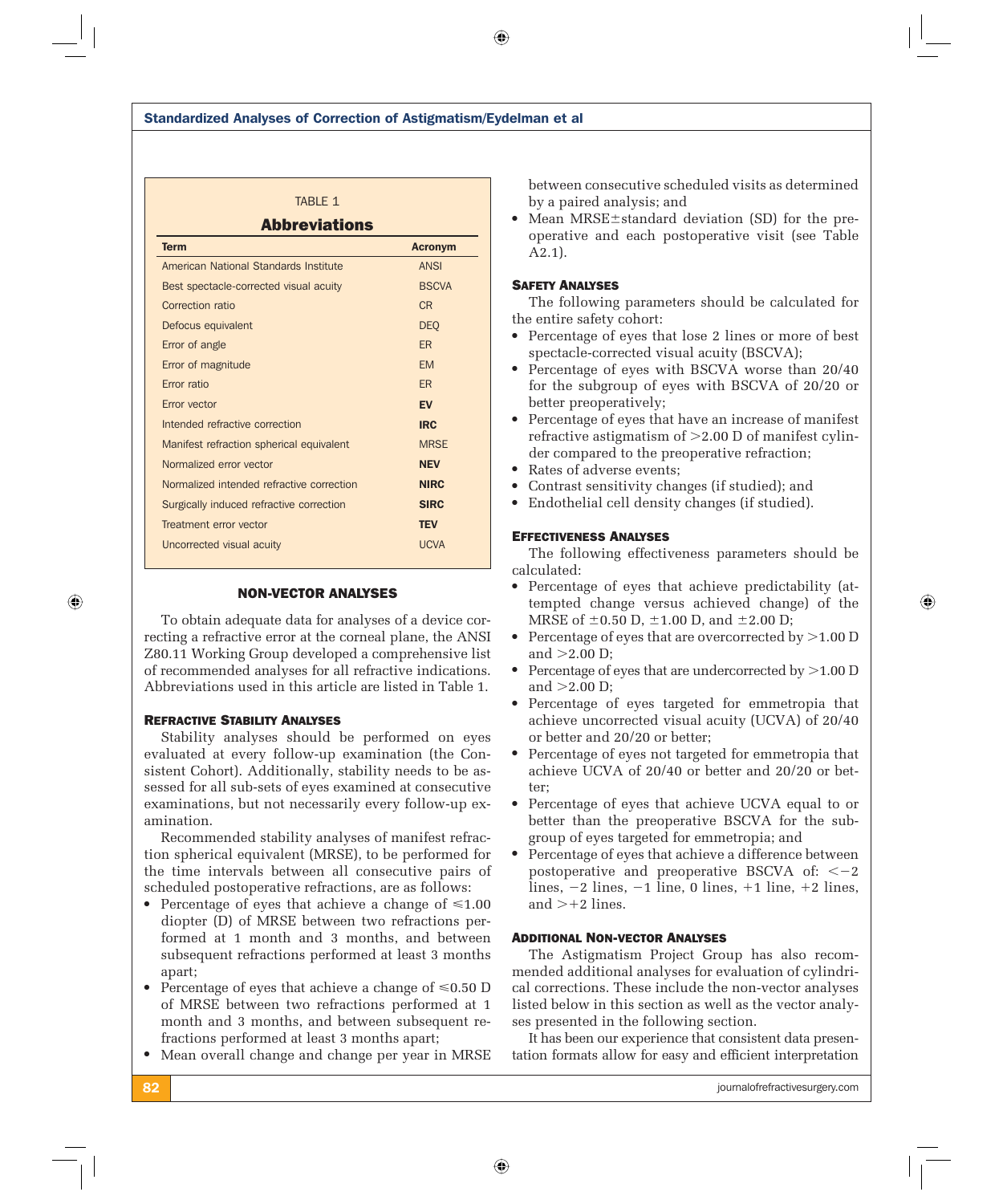of such data. We have, therefore, included reference table formats in Appendix 2 for presentation of these data.

Additional non-vector analyses are as follows:

- Accuracy of cylinder to target (see Table A2.1 for suggested format);
- *Defocus equivalent* (DEQ)<sup>14</sup> (DEQ combines the errors in spherical equivalent and astigmatic correction into a single number that is related to the eye's visual acuity). It is the magnitude of the MRSE plus one half the magnitude of the cylinder—independent of sign—in the spectacle plane. Prior to calculation, compensation for chart working distance should be made. For example, when working with a chart at 4 meters, 0.25 D should be subtracted from the sphere for all refractions (see Table A2.2 for suggested format);
- Reduction of non-vector cylinder at stability time point (see Table A2.3 for format). Increases in cylinder are reported as negative numbers;
- Absolute shift in axis at stability time point (see Table A2.4 for format.);
- Cylinder stability, both vector and non-vector (see Tables A2.5a and A2.5b for format). This is done in addition to assessment of MRSE stability. Cylinder stability should be evaluated using criteria similar to those used for MRSE; and

⊕

● For correction of mixed astigmatism refractive errors, additional accuracy analyses for the hyperopic and myopic components are recommended (see Tables A2.9a and A2.9b and associated calculation instructions).

## VECTOR ANALYSES

The analyses recommended above are helpful in the evaluation of clinical outcomes, but they are not sufficient to fully describe how the treatment affects the shape and optical properties of the cornea. Astigmatism, with its cylinder power and axis, is best described mathematically by a vector. This allows combination of magnitude and direction to be expressed in a single mathematical expression. The idea of applying vectors to the analysis of astigmatism was first suggested in the nineteenth century by Stokes.15 Vector analysis, as discussed previously,  $1-13,15-18$  is essential for evaluation of the accuracy of astigmatism treatments.

Consistent vector analysis techniques are particularly important for assessing the safety and effectiveness of laser systems for corneal reshaping during clinical trials. Unfortunately, prior to this publication there has been no consensus on terminology, let alone methodology, for recommended vector analyses. In the discussions below, we assume the readers' familiarity with the fundamental principles of vector analysis. For those in need of a review of basic vector manipulation, we recommend a recent article by Alpins and Goggin.19

#### INITIAL DATA TRANSFORMATIONS

 $\bigcirc$ 

Prior to beginning any vector analysis of astigmatism treatment outcomes, the following transformations must be performed on the data set:

- Convert all manifest refraction data from the spectacle to the corneal plane (adjusting for vertex distance), as the intended first optical surface is always the cornea.
- Flip the cylinder axes of left eyes around the vertical axis so that errors due to cyclotorsion or antisymmetrical healing patterns do not tend to cancel out when averaging data from right and left eyes. The correct conversion method is to create a "transformed" refraction for left eyes in which the new axis is equal to 180° minus the original axis. All left eye refractive data (pre- and postoperative) and targeted postoperative refractions should be converted before any further analysis. Left eye axis transformation can obscure certain types of device-related orientation errors, but such errors can be easily revealed by stratifying axis analyses by left and right eyes. Note that left eye axis transformations and conversions to the corneal plane must be done prior to conversion to vectors through doubling of the axis angle.
- Double all axis angles. To find a vector angle, the refractive cylinder axis must be doubled.4 The usual plotting convention is to label the polar plot with axes from 0° to 180° (based on axes prior to doubling) instead of 0° to 360°.

## VECTOR ANALYSIS TERMINOLOGY

⊕

The basic data variables and calculated vector quantities used in astigmatic vector analysis are defined below and illustrated in Figure 1. Consistent with mathematical convention, all vector abbreviations are in bold font.

The *preoperative astigmatic error* vector represents a primary cylindrical error in the optical refractive power of the eye that must be corrected to restore the eye to emmetropia. It is the starting point for any astigmatic refractive treatment, and is shown in Figure 1 for logical completeness, although it does not appear directly in any calculations or outcomes variables.

The *preoperative astigmatic correction* vector is defined as the negative of the preoperative astigmatic error vector (or equivalently, the vector that is equal and opposite). It represents the cylindrical lens that is needed to restore an astigmatic eye to emmetropia. In common clinical usage, it is of-

Journal of Refractive Surgery Volume 22 January/February 2006 83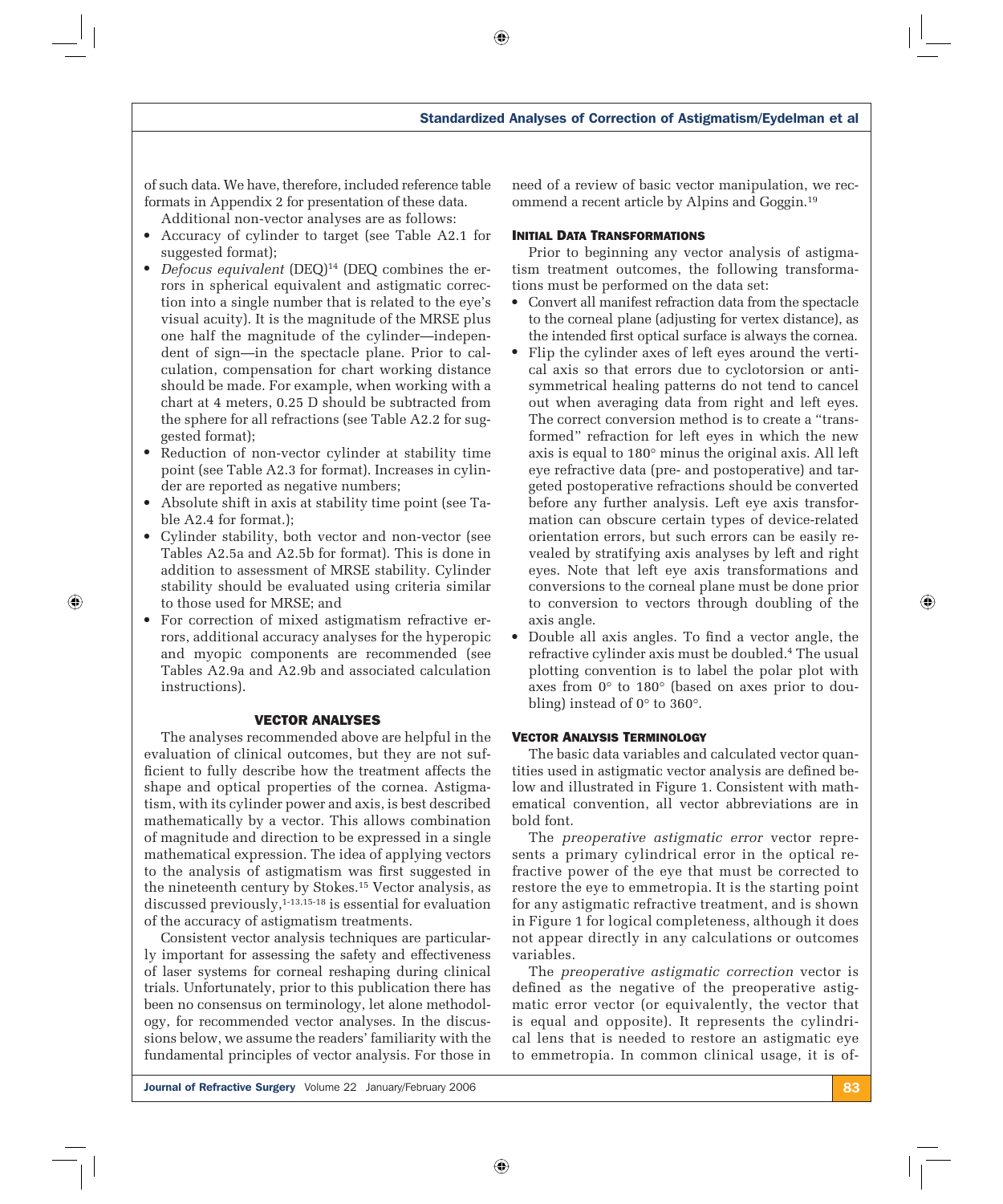

 $\bigcirc$ 

Figure 1. Illustration of basic astigmatic vector quantities and relationships. The following terms are defined in the text: preoperative astigmatic error; intended refractive correction (IRC); normalized IRC (NIRC); surgically induced refractive correction (SIRC); error vector (EV); normalized EV (NEV); treatment error vector (TEV); error of magnitude (EM); error of angle (EA); axis shift. A) Emmetropic target refraction (IRC = preoperative refractive correction). Normalized parameters are shown in blue and TEV parameters are shown in red. B) Non-emmetropic target refraction (the preoperative astigmatic error and the NIRC, NEV, and TEV are defined as in A, and are not shown for clarity.) Intended treatment vectors are shown in red and achieved treatment vectors are shown in blue.

ten referred to informally as the refraction.\* To illustrate the difference between refractive error and correction, a preoperative astigmatic refraction of +1.00 D  $\times$  120 $^{\circ}$  means that the eye has 1.00 D too *little* power at axis 120°, requiring a positive cylindrical lens of  $+1.00$  D  $\times$  120 $\degree$  to correct to emmetropia. (The *postoperative astigmatic correction* vector is defined in an analogous way.)

The *intended refractive correction* (**IRC**) vector is defined as the vector difference between the preoperative astigmatic correction vector and the target postoperative cylinder vector (preoperative  $* -$  target  $*$ ). In other words, it is the refractive correction to be attempted in an astigmatic treatment procedure. If the target refractive state is emmetropia, the **IRC** vector is equal to the preoperative astigmatic correction vector.

The *surgically induced refractive correction* (**SIRC**) vector is the vector difference between the preoperative and postoperative astigmatic correction vectors (preoperative\*  $-$  postoperative\*). It is the achieved correction. In LASIK, it represents the refractive "correcting lens" ablated into the cornea and is analogous to a spectacle lens. Therefore, all analyses attempting to determine the accuracy of the correction compare the **IRC** and **SIRC** in various ways.

The *error vector* (EV) is defined as the vector difference between the intended refractive correction and the surgically induced refractive correction  $(IRC - SIRC)$ . This convention is consistent with the fact that pure undercorrections of astigmatism preserve the original axis, but overcorrections (when applied at the correct meridian) flip the axis (rotate the axis by  $90^\circ$  and the doubled-angle vector by 180°), which is vectorially equivalent to reversing the sign. When the refractive target is emmetropia, the **EV** is identical to the postoperative astigmatic correction vector.

The *normalized intended refractive correction* (**NIRC**) and *normalized error vector* (**NEV**) are equal to the **IRC** and **EV**, respectively, in magnitude, but are rotated so the **IRC** vector axis is zero and the **NEV** axis equals the signed axis shift between **IRC** and **EV**. Normalization of the **EV** allows easy visualization on a double angle plot—undercorrections will plot to the right and most overcorrections plot to the left of the vertical axis. (Overcorrections can plot slightly to the right if the **IRC** and error of angle [see below] are both large.)

The *axis shift* is the angular difference between the postoperative and preoperative manifest cylinder axes.

*\*Converted to the corneal plane.*

**84 strategies** in the strategies of the strategies of the strategies of the strategies of the strategies of the strategies of the strategies of the strategies of the strategies of the strategies of the strategies of the s

⊕

 $\bigoplus$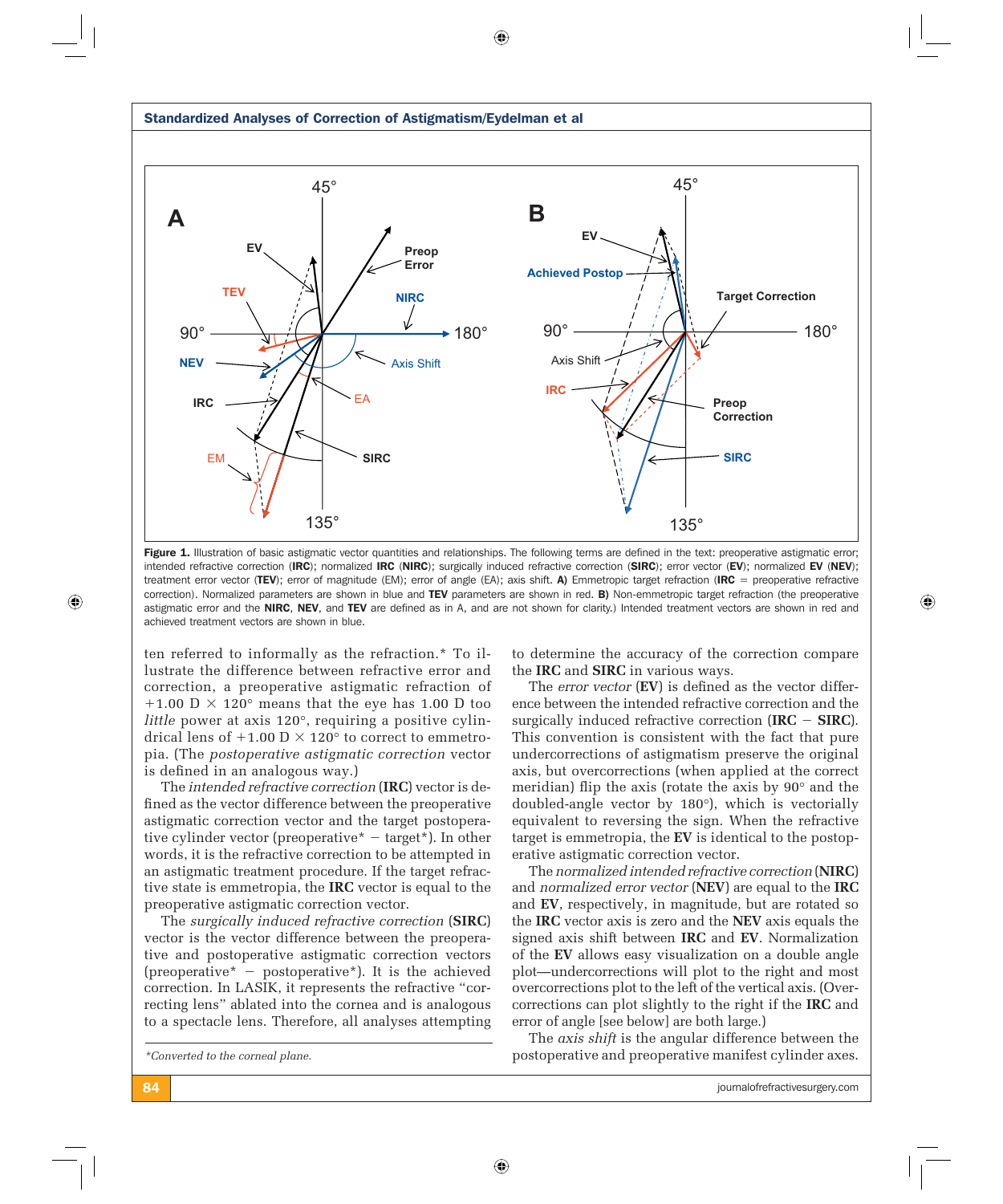$\bigcirc$ 

This is equivalent to half the angular difference between the postoperative astigmatic correction vector and the preoperative astigmatic correction vector. For eyes targeted for emmetropia, these vectors are identical to the **EV** and **IRC** vectors (see Fig 1A), but for eyes not targeted for emmetropia, they are different (see Fig 1B).

The *error ratio* (ER) is the proportion of the intended correction that was not successfully treated (|**EV**|/|**IRC**|).

The *correction ratio* (CR) is the ratio of the achieved correction magnitude to the required correction  $(|SIRC|/|IRC|)$ . A ratio of 1 is ideal, whereas  $\leq 1$  implies undercorrection and  $>1$  implies excessive application of the treatment.

The *error of magnitude* (EM) is the arithmetic difference of the magnitudes between **SIRC** and **IRC**,  $(|IRC|-|SIRC|)$ . Error of magnitude of 0 is the ideal result. The CR and EM attempt to get at whether the applied treatment is correct in magnitude. Both measures are informative because a larger correction generally tends to have a larger EM but the CR can be relatively constant across all degrees of correction. Note that if the treatment is applied at the correct angle and the EM is negative, then the **EV** is in the opposite direction to the original refraction, and the axis effectively rotates 90° (overcorrection).

The *error of angle* (EA) measures whether the treatment was applied at the correct axis. It is the angular difference between the achieved treatment and the intended treatment. (Mathematically, it is half the angular difference between the **SIRC** and **IRC** vectors, because in vector space, these have doubled angles. The EA is defined always to be an acute angle.) As is conventional mathematically, the EA is negative if the **SIRC** is clockwise from the **IRC** and positive if the **SIRC** is counterclockwise from the **IRC**. The EA is often artificially high for small amounts of astigmatic correction because measurement error tends to be relatively large.

The *treatment error vector* (TEV) is defined to have the magnitude of the EM  $(|IRC| - |SIRC|)$  and the angle of the EA. As such, it is a single vector that contains both aspects of the treatment error. If the EM is negative, the **TEV** angle is equal to the  $EA + 90^\circ$ . If the EM is positive, the angle is equal to the EA.

#### RECOMMENDED VECTOR ANALYSES

 $\bigoplus$ 

The vector analyses listed below are recommended for evaluation of astigmatic correction by lasers that reshape the cornea. These are in addition to the non-vector analyses presented above. Vector analysis should be performed at the time point of stability on all eyes treated for astigmatism. The vector analysis method should be referenced if a commercial software package is being used. Appendix 1 provides a summary of mathematical definitions for principal vector terms. Appendix 2 provides the suggested reference table formats for presentation of these data:

- 1. Cylinder Stability (Table A2.5a & b)
- 2. Intended Refractive Correction (Table A2.6 and Figure 2A).
- 3. Surgically Induced Refractive Correction (Table A2.6)
- 4. Correction Ratio (|**SIRC**|/|**IRC**|) (Table A2.6)
- 5. Error Vector (Table A2.6 and Figure 2B)
- 6. Error Ratio (Table A2.6)
- 7. Error of Magnitude (Table A2.7) (Note: A difference of magnitudes may be positive or negative.) a. Percentage of eyes with error of magnitude
	- $\leq \pm 1.00$  D
	- b. Percentage of eyes with error of magnitude  $\leq$  ±0.50 D
- 8. Error of Angle (Table A2.8). (See example in Mathematical Definitions for sign convention)
	- a. Percentage of eyes with error of angle  $\ge -15^{\circ}$  and  $\leqslant$  +15°
	- b. Percentage of eyes with error of angle  $>+15^{\circ}$
	- c. Percentage of eyes with error of angle  $\leq -15^{\circ}$

Note: Mean error of angle should be calculated for left and right eyes separately. Any significant difference could indicate a device-related bias and should be further investigated.

For a visual representation of the astigmatic data from all eyes, we recommend plotting the **IRC**, **EV**, **NEV**, and **TEV** vectors on doubled-angle polar coordinates along with the centroid and "standard deviation ellipse" for each data distribution. Holladay et al<sup>4</sup> provide details for creating such plots. Their general format is illustrated in Figure 2 with a small representative cohort of 20 eyes. The centroid represents the "center of gravity" of the distribution, and is plotted at the "mean x-component" and "mean y-component" position. The ellipse for each plot is centered on the centroid with major and minor axes horizontal and vertical. The horizontal semi-axis is equal to the standard deviation of the x-components, and the vertical semi-axis is equal to the standard deviation of the y-components. (The ellipse in each plot is not a pure depiction of a cross-section of the bivariate distribution, which would be at an oblique angle if there was a correlation between the x and y values. We note that in most cases there is little correlation between the two components.) The ellipse provides a useful visual portrayal of the variability in the x- and y-components to give a quick comparison of the two and to assist in locating outliers.

Figure 2A depicts **IRC** vectors for all 20 eyes along

Journal of Refractive Surgery Volume 22 January/February 2006 85 and the state of the Surgery 1985

⊕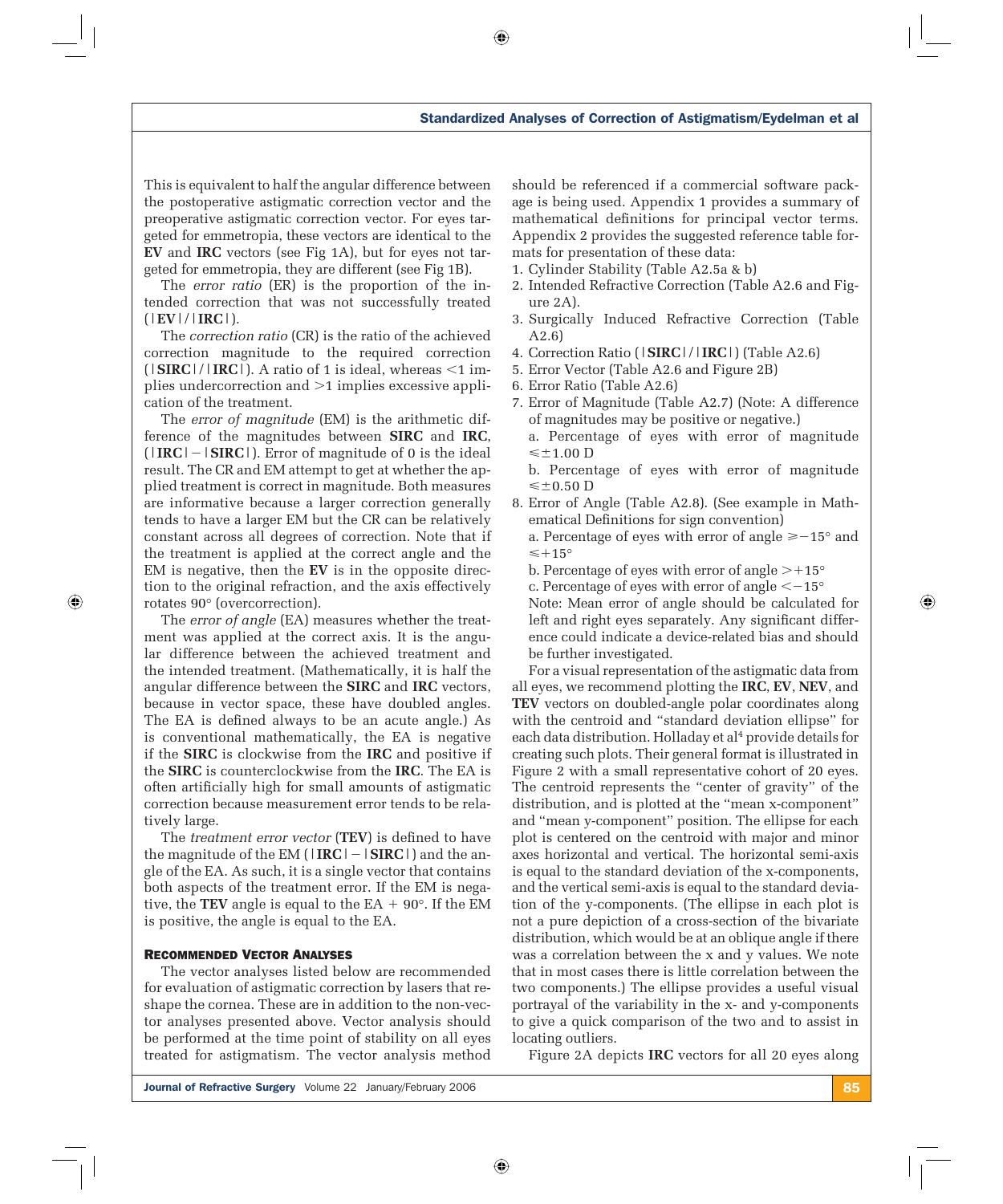

 $\bigcirc$ 

Standardized Analyses of Correction of Astigmatism/Eydelman et al

mended for summary scatterplot display of astigmatism treatment outcomes, illustrated with a cohort of 20 eyes. Color key for data symbols: dark blue=main distribution; light blue=outliers (one point, ie, 5% of the 20 points, is arbitrarily designated as an outlier for illustrative purposes); red=centroid. A) Intended refractive correction (IRC). B) Error vector (EV). C) Normalized error vector (NEV). D) Treatment error vector (TEV). Standard deviations of the **IRC, EV**, and NEV data distributions are shown as red ellipses. A standard deviation ellipse can also be plotted for the TEV distribution, but the vertical component of the TEV standard deviation is 0.02 D for the cohort shown, too small to appear as an ellipse in the plot.

⊕

the centroid and standard deviation ellipse. Recall that for eyes targeted for emmetropia, the **IRC** vector is identical to the preoperative astigmatic refraction. In this representation based on plus cylinder convention, eyes having "with-the-rule" astigmatism will tend to lie near the left horizontal axis, whereas eyes with "against-the-rule" astigmatism will tend to lie along the right horizontal axis, with "oblique astigmatism" falling closer to the vertical axes [0].

Figure 2B shows the **EV**s for the eyes in Figure 2A. These vectors are identical to the postoperative astigmatic refractions of eyes targeted for emmetropia. An **EV** scatterplot ideally should show a tight symmetrical cluster of points around the origin. A systematic asymmetry would be an indication of a device-related bias. For example, a malfunctioning microkeratome could consistently cut nonuniform flaps, resulting in a biased biomechanical distortion of the cornea in the direction of the cut.

The **NEV**s, along with the centroid and ellipse, are plotted in Figure 2C. Note that the **NEV** and **EV** magnitudes are identical, but the **NEV** orientation is rotated so that the corresponding **IRC** vector lies on the horizontal axis, ie, its angle is just the angular deviation of the **EV** from the **IRC** vector. Thus, undercorrections lie to the right of the vertical axis and overcorrections tend to lie to the left. An overall tendency towards undercorrection or overcorrection will be readily apparent from the position of the centroid along the horizontal axis. As for the **EV** plot, the desired **NEV** scatterplot result is a tight, symmetrical cluster of points around the origin. Outliers of large magnitude will be readily apparent and can be investigated further.

Figure 2D is a plot of the individual **TEV**s, along with the appropriate centroid. In this plot, undercorrections are again to the right of the vertical axis and overcorrections are to the left (for EA  $\leq$ 45°). Data points should generally not be far from the origin or far from the horizontal axis. Any point far from the origin or far from the horizontal axis should be examined closely for possible errors in refractive measurement, treatment procedure, or device calibration. These four sample graphs highlight the usefulness of graphic representation of astigmatic treatment outcomes.

Treatment error vectors can also violate the rule that

86 journalofrefractivesurgery.com

 $\bigoplus$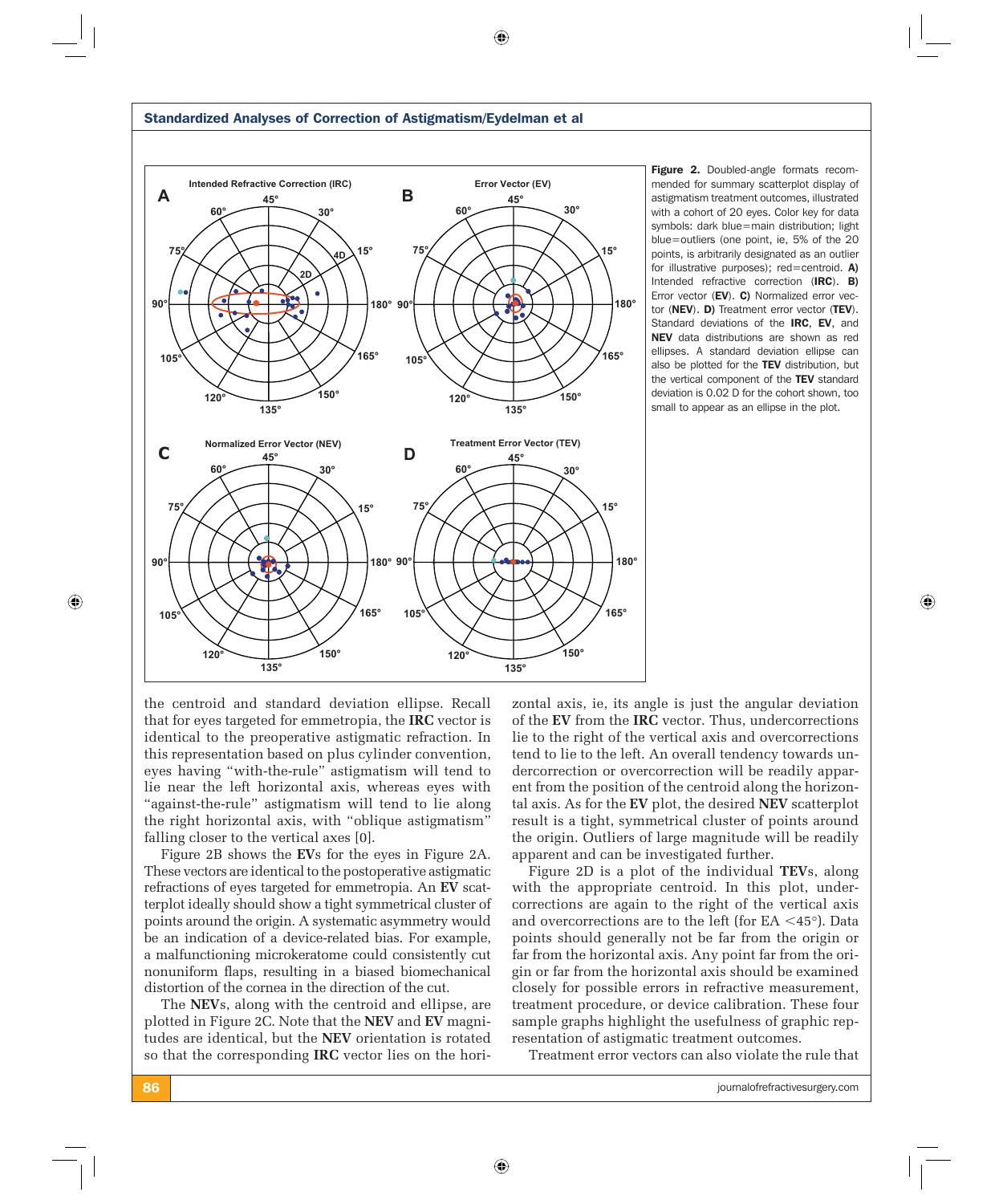undercorrections plot to the right and overcorrections to the left of the vertical axis if axis shifts or errors of angle are very large. The great majority of such exceptions will be related to the difficulty of accurately measuring the axis of small amounts of astigmatism. These vectors will lie close to the origin and are of limited clinical significance. It is possible that a combination of a large measurement error and a large EA (eg, accidentally applying the treatment 90° from the intended meridian) could result in a "double flip" of the plotted vector axis, making an undercorrection look like an overcorrection on the **TEV** plot, but such combinations are expected to occur rarely.

# METHODS FOR CALCULATING THE REFRACTIVE ERROR ANALYSIS VARIABLES

Due to the current lack of consistent software packages that can easily perform all of the vector analyses recommended above, we include the following methods for calculations.

The initial data consist of cylinder (C) and axis (A) values, assuming plus cylinder values *converted to the corneal plane*, and using adjusted axes for the left eye (adjusted axis =  $180^\circ$  – original axis), for:

 $\bullet$  the preoperative refractive correction  $(C_{\text{preop}}, A_{\text{preop}});$ 

 $\bigoplus$ 

• the intended astigmatic correction  $(C_{I\!R\!C}, A_{I\!R\!C}, A_{I\!R\!C})$ corresponds to the laser input); and

● the postoperative astigmatic correction (C*postop*, A*postop*). When the intended outcome is emmetropia,  $C_{IRC}$  and A*IRC* are identical to C *preop* and A *preop*.

When the **IRC** cylinder and axis are available for direct input into the laser system, the refractive correction analysis variables are calculated as follows:

1. Convert the preoperative astigmatic correction to X and Y vector components:

$$
X_{preop} = C_{preop} * \cos(2*A_{preop})
$$

$$
Y_{preop} = C_{preop} * \sin(2*A_{preop})
$$

2. Convert the **IRC** to X and Y vector components:

$$
X_{IRC} = C_{IRC} * \cos(2*A_{preop})
$$

$$
Y_{IRC} = C_{IRC} * \sin(2*A_{preop})
$$

3. Convert the postoperative astigmatic correction to X and Y vector components:

$$
X_{postop} = C_{postop} * cos(2*A_{postop})
$$

$$
Y_{postop} = C_{postop} * sin(2*A_{postop})
$$

4. Find the magnitude of the **SIRC**.

$$
|\text{SIRC}| = \sqrt{([X_{preop} - X_{postop}]^2 + [Y_{preop} - Y_{postop}]^2)}
$$

5. Find the axis of the **SIRC**, A*SIRC*, using the preoperative and postoperative X and Y components  $(\text{where } Y_{SIRC} = Y_{preop} - Y_{postop} \text{ and } X_{SIRC} = X_{preop} - X_{postop}).$ 

First find:

 $\bigcirc$ 

$$
\theta = 0.5 \text{ *arctan}\left(\frac{Y_{\text{SIRC}}}{X_{\text{SIRC}}}\right)
$$

Then, find  $A_{SIRC}$  using the X and Y components of **SIRC**:

| If Y $\geqslant$ 0 and X $>$ 0 | then $A_{SIRC} = \theta$               |
|--------------------------------|----------------------------------------|
| If Y $<$ 0 and X $>$ 0         | then $A_{SIRC} = \theta + 180^{\circ}$ |
| If $X<$ 0                      | then $A_{SIRC} = \theta + 90^{\circ}$  |
| If X=0 and Y>0 $\,$            | then $A_{SIRC} = 45^{\circ}$           |
| If X=0 and Y $<$ 0             | then $A_{SIRC} = 135^{\circ}$          |
|                                |                                        |

(Note that the non-vector axis of a cylindrical correction is ½ [angle of the vector].)

Some spreadsheet programs have a four-quadrant arc tangent function available, "atan2," which can be used in this calculation. Use  $\mathbf{X}_{S I R C}$  as the X component and  $Y_{SIRC}$  as the Y component. These functions generally give results in radians so the answer must be converted to degrees. Then  $A_{SIRC} = \theta$ , if  $\theta$  is  $\geq 0$ , and  $A_{SIRC} = \theta + 180^\circ$ , if  $\theta$  is <0.

6. Find EM by subtracting the magnitude of **SIRC** from the magnitude of the **IRC**:

$$
EM = |IRC| - |SIRC|
$$

Note: EM is a difference of magnitudes and therefore takes on negative values when  $|\text{SIRC}| > |\text{IRC}|$ , ie, in the case of an overcorrection.

7. Find EA by subtracting A*IRC* from A*SIRC*.

$$
EA = ASIRC - AHC
$$
 if  $|ASIRC - AHC|$   $< 90^{\circ}$   

$$
EA = ASIRC - AHC - 180^{\circ}, \text{ if } ASIRC - AHC > 90^{\circ}
$$
  

$$
EA = ASIRC - AHC + 180^{\circ}, \text{ if } ASIRC - AHC < -90^{\circ}
$$

$$
EA = 0^{\circ}, \text{ if } A_{SIRC} - A_{IRC} = \pm 90^{\circ}.
$$

 $\textcircled{\scriptsize{+}}$ 

**Journal of Refractive Surgery** Volume 22 January/February 2006 87 Number 2006 87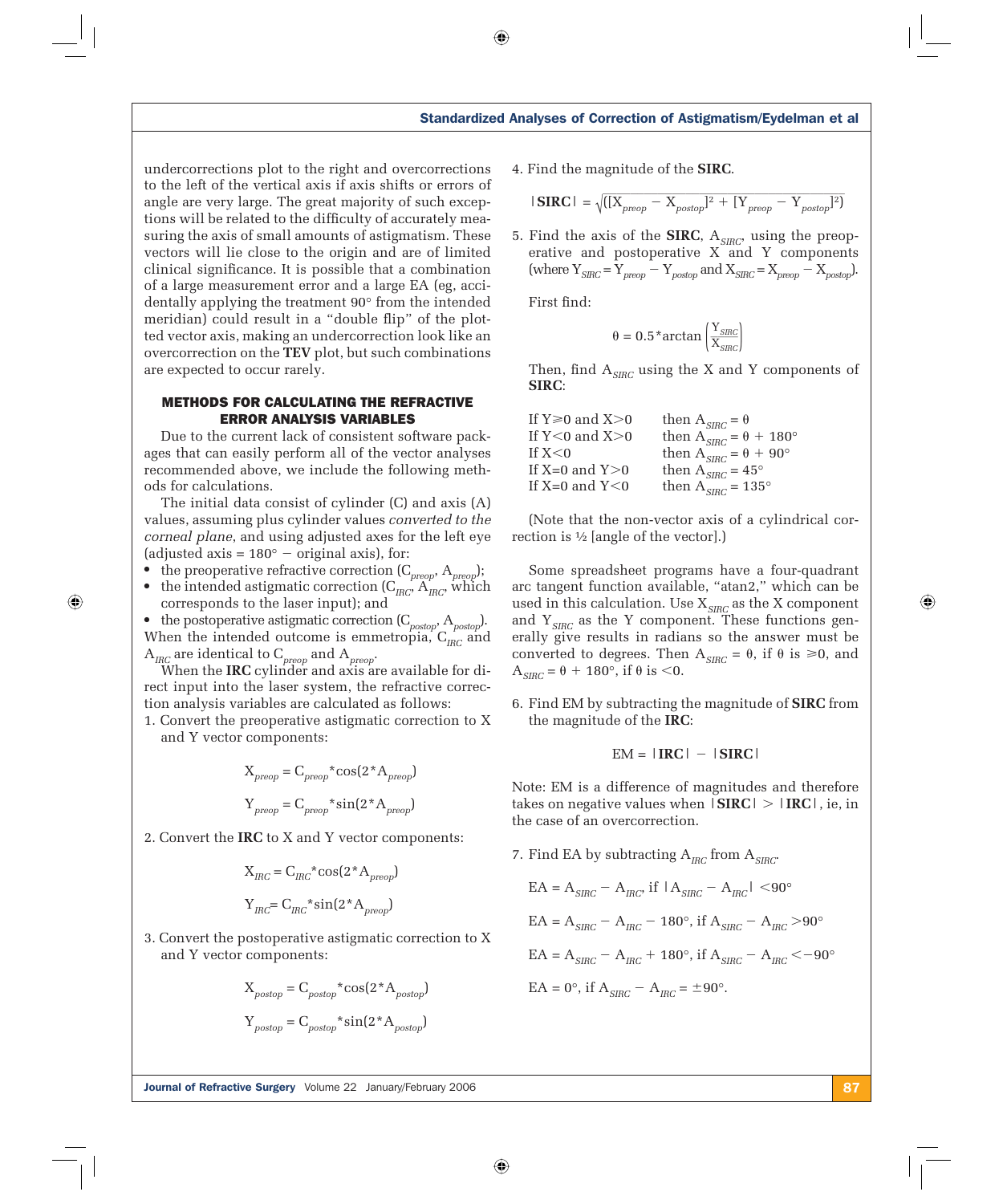Standardized Analyses of Correction of Astigmatism/Eydelman et al TABLE 2 Summary of Vector Analysis Parameters for Three Representative Examples of Surgically Treated Astigmatic Refractive Corrections Preoperative refraction: 2.00 D cyl, 80° axis Target refraction: 0.00 D cyl Postoperative refraction: Example A. 1.00 D cyl, 70° axis (undercorrection); **Example B.** 1.00 D cyl, 160° axis (overcorrection); Example C. 0.50 D cyl, 35° axis (axis error only). Analysis Parameters **Example A** Example A Example B Example C Intended refractive correction (IRC) 2.00 D  $\times$  80° 2.00 D  $\times$  80° 2.00 D  $\times$  80° Surgically induced refractive correction (SIRC)  $1.11 \text{ D} \times 89^\circ$  2.96 D  $\times 77^\circ$  2.06 D  $\times 87^\circ$ Error vector (EV) 1.00 D  $\times$  70° 1.00 D  $\times$  160° 0.50 D  $\times$  35° Normalized error vector (NEV) 1.00 D  $\times$  170° 1.00 D  $\times$  80° 0.50 D  $\times$  135° Axis shift  $-45^\circ$ Error ratio (ER) 0.5 0.5 0.25 Correction ratio (CR) 0.56 1.48 1.03 Error of magnitude (EM)  $-0.89 \text{ D}$   $-0.96 \text{ D}$   $-0.96 \text{ D}$   $-0.062 \text{ D}$ Error of angle (EA)  $8.9^\circ$   $-3.3^\circ$   $7.0^\circ$ Treatment error vector (TEV) 0.89 D  $\times$  8.9° 0.96 D  $\times$  87° 0.06 D  $\times$  97°



Figure 3. Doubled-angle plot of refractive outcome vectors for the representative examples in Table 2. Note that the IRC vector is the same for outcomes a, b, and c.

 $\bigoplus$ 

8. Find the X and Y components of the **EV** in the ophthalmic coordinate system.

$$
\mathbf{X}_{EV} = \mathbf{X}_{IRC} - \mathbf{X}_{SIRC}
$$

$$
\mathbf{Y}_{EV} = \mathbf{Y}_{IRC} - \mathbf{Y}_{SIRC}
$$

9. Find the X and Y vector magnitude components of the NEV, which is defined for a rotated coordinate system such that  $A_{\text{IRC}} = 0^{\circ}$ .

$$
\text{C}_{\text{EV}} = \sqrt{(\text{X}_{\text{EV}}^{2} + \text{Y}_{\text{EV}}^{2})}
$$

88 journalofrefractivesurgery.com

 $\bigoplus$ 

 $\bigoplus$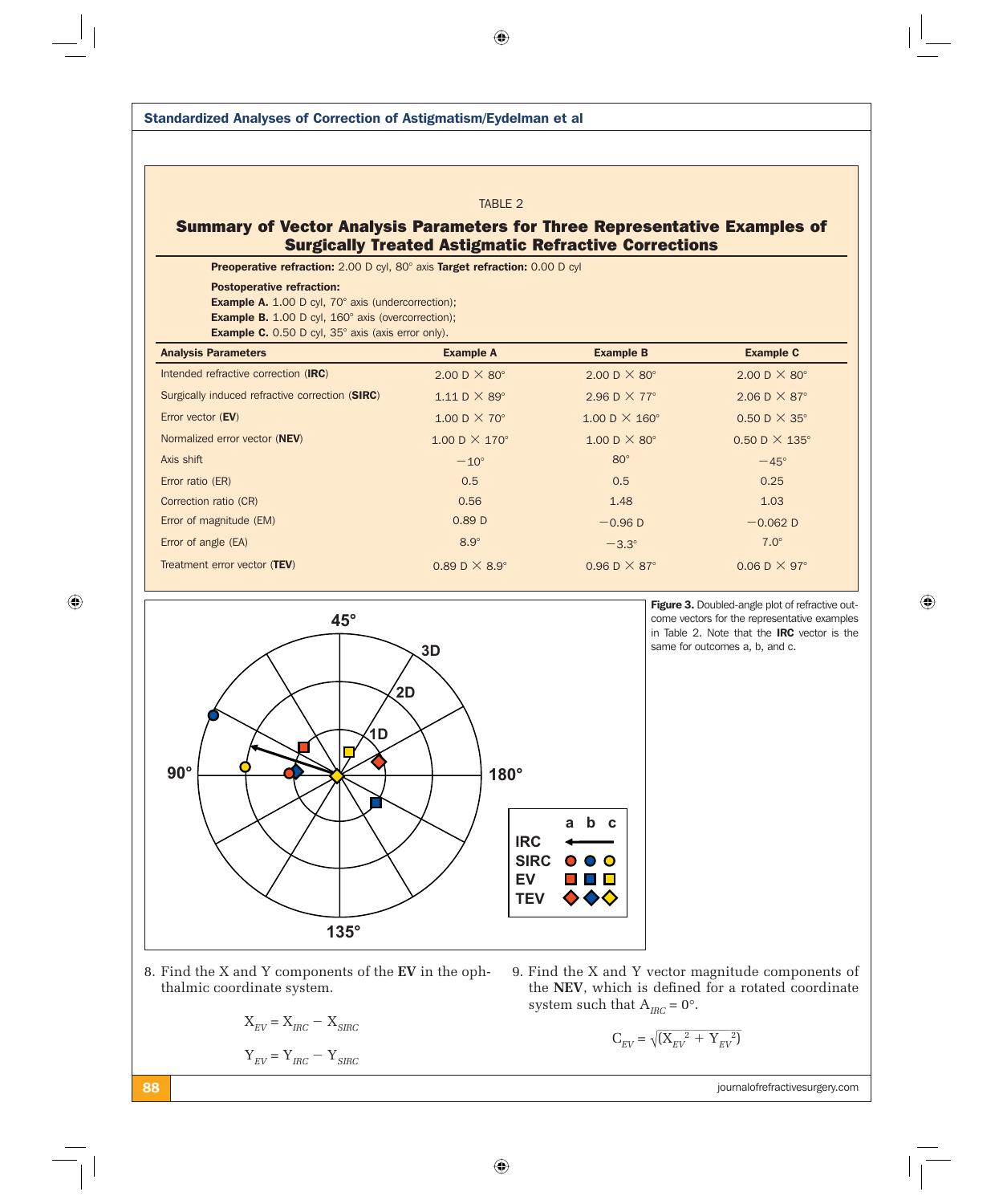$\bigcirc$ 

$$
X_{_{NEV}} = C_{_{EV}} * (\cos[2*(A_{_{EV}} - A_{_{IRC}})]), \text{ and}
$$

$$
Y_{_{NEV}} = C_{_{EV}} * (\sin[2*(A_{_{EV}} - A_{_{IRC}})]),
$$

where  $A_{EV}$  is calculated as outlined for  $A_{SIRC}$  in step 5 above.

10. Find the components of the **TEV** in a rotated coor dinate system such that  $A_{\text{IRC}} = 0^{\circ}$ .

$$
X_{TEV} = EM * cos(2 * EA)
$$

$$
Y_{TEV} = EM * sin(2 * EA)
$$

Note: If EM is negative, the effect is to reverse the direction of the **TEV**, or equivalently, to add 90° to the EA. In the case of a "pure" overcorrection with  $EA = 0$ °, the **TEV** plots as a vector of magnitude EM and angle 180° (axis 90°).

11. Find the centroid values of each plotted vector in the ophthalmic coordinate system.

$$
X_{\text{CENTROID}} = \frac{\sum_{i=1}^{n} X_i}{n}
$$
 and  

$$
Y_{\text{CENTROID}} = \frac{\sum_{i=1}^{n} Y_i}{n}
$$

where *n* is the number of eyes in the study sample.

12. Find the lengths of the semi-axes for the "standard deviation ellipse" for each plotted vector (except the **TEV**).

Length of ellipse horizontal semi-axis =  $\overline{\phantom{a}}$ 

standard deviation of 
$$
X = \sqrt{\sum_{i=1}^{n} (X_i - \overline{X})}
$$

 $\bigoplus$ 

Length of ellipse in vertical semi-axis =  $\overline{\phantom{a}}$ 

standard deviation of 
$$
Y = \sqrt{\frac{\sum_{i=1}^{n} (Y_i - \overline{Y})}{n-1}}
$$

Representative examples of astigmatic refractions illustrating the above calculations are shown in Table 2 and Figure 3. Values are assumed to be at the corneal plane.

#### CONCLUSIONS

Consistent terminology and analyses of astigmatic data are essential to understanding the r-esults of corrections of spherocylindrical refractive errors. This article presents a comprehensive vector analysis terminol-

**Journal of Refractive Surgery** Volume 22 January/February 2006 89 November 2006 89

ogy. It also provides essential analyses for evaluation of astigmatism corrections by laser systems that reshape the cornea. Methods for calculating the refractive error analysis variables are described.

Use of a standard reference for all astigmatic refractive error analyses will facilitate evaluation of safety and effectiveness of laser systems that reshape the cornea. Analyses and reporting formats presented in this article also can be helpful in evaluation of astigmatic correction by other ophthalmic devices.

#### REFERENCES

- 1. Olsen T, Dam-Johansen M. Evaluating surgically induced astigmatism. *J Cataract Refract Surg*. 1994;20:517-522.
- 2. Holladay JT, Cravy TV, Koch DD. Calculating the surgically induced refractive change following ocular surgery. *J Cataract Refract Surg*. 1992;18:429-443.
- 3. Alpins NA. New method of targeting vectors to treat astigmatism. *J Cataract Refract Surg*. 1997;23:65-75.
- 4. Holladay JT, Dudeja DR, Koch DD. Evaluating and reporting astigmatism for individual and aggregate data. *J Cataract Refract Surg*. 1998;24:57-65.
- 5. Alpins N. Astigmatism analysis by the Alpins method. *J Cataract Refract Surg*. 2001;27:31-49.
- 6. Kaye SB, Patterson A. Analyzing refractive changes after anterior segment surgery. *J Cataract Refract Surg*. 2001;27:50-60.
- 7. Holladay JT, Moran JR, Kezirian GM. Analysis of aggregate surgically induced refractive change, prediction error, and intraocular astigmatism. *J Cataract Refract Surg*. 2001;27:61-79.
- 8. Thibos LN, Horner D. Power vector analysis of the optical outcome of refractive surgery. *J Cataract Refract Surg*. 2001;27:80-85.
- 9. Naeser K, Hjortdal J. Polar value analysis of refractive data. *J Cataract Refract Surg*. 2001;27:86-94.
- 10. Naeser K, Hjortdal J. Multivariate analysis of refractive data: mathematics and statistics of spherocylinders. *J Cataract Refract Surg*. 2001;27:129-142.
- 11. Naeser K. Popperian falsification of methods of assessing surgically induced astigmatism. *J Cataract Refract Surg*. 2001;27:25- 30.
- 12. Harris WF. Optical effects of ocular surgery including anterior segment surgery. *J Cataract Refract Surg*. 2001;27:95-106.
- 13. Naeser K. Assessment of surgically induced astigmatism; call for an international standard. *J Cataract Refract Surg*. 1997;23:1278-1280.
- 14. Holladay JT, Lynn MJ, Waring GO III, Gemmill M, Keehn GC, Fielding B. The relationship of visual acuity, refractive error, and pupil size after radial keratotomy. *Arch Ophthalmol*. 1991;109:70-76.
- 15. Stokes GG. Transactions of 19th meeting of the British Association for the Advancement of Science, 1849. London, United Kingdom: 1850.
- 16. Gartner WF. Astigmatism and optometric vectors. *Am J Optom*. 1965;42:459-463.
- 17. Naylor EJ. Astigmatic difference in refractive errors. *Br J Ophthalmol*. 1968;52:422-425.
- 18. Cravy TV. Calculation of the change in corneal astigmatism following cataract extraction. *Ophthalmic Surg*. 1979;10:38-49.
- 19. Alpins NA, Goggin M. Practical astigmatism analysis for refractive outcomes in cataract and refractive surgery. *Surv Ophthalmol*. 2004;49:109-122.

⊕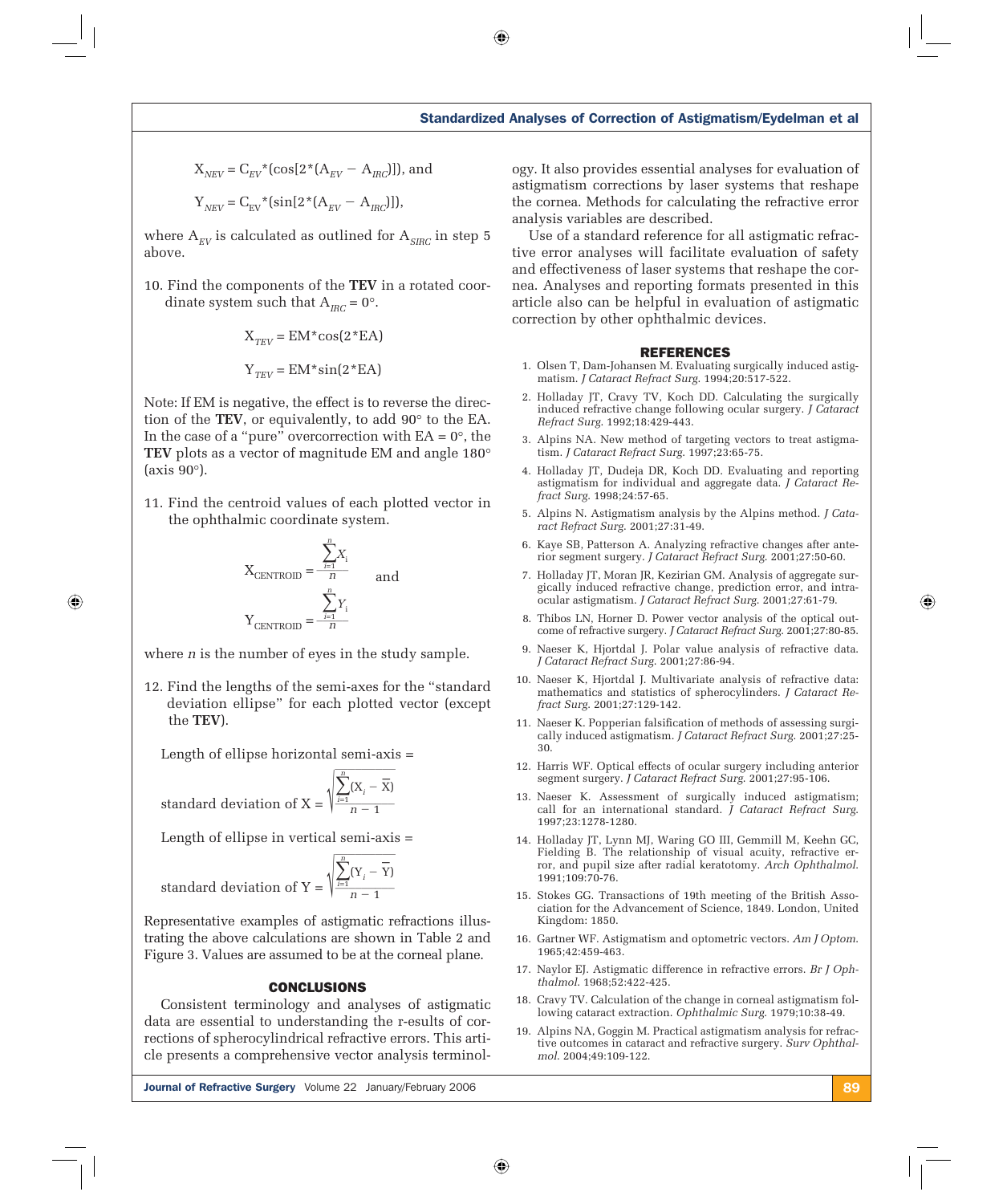90 journalofrefractivesurgery.com Standardized Analyses of Correction of Astigmatism/Eydelman et al APPENDIX 1 MATHEMATICAL DEFINITIONS (Note. In these vector definitions, "refractive correction" refers only to the cylinder.) Intended Refractive Correction Vector = IRC= preop cylinder target cylinder  $\longrightarrow$  $\overline{\phantom{a}}$   $\longrightarrow$  $\overbrace{\hspace{25mm}}^{..}$ Surgically Induced Refractive Correction Vector = SIRC = preop cylinder – postop cylinder  $\longrightarrow$  $\overbrace{\hspace{2.5cm}}^{...}$  $\overbrace{\hspace{2.5cm}}^{...}$ Correction Ratio = SIRC/IRC =  $\frac{|\text{ SIRC }|}{\longrightarrow}^*$  $\longrightarrow$  $|$  IRC  $|$ Error of Magnitude =  $|\text{ IRC }| - |\text{ SIRC }|$  $\longrightarrow$  $\longrightarrow$ Error Vector =  $\longrightarrow$  $EV =$  $\longrightarrow$  $\text{IRC}$  –  $\longrightarrow$ SIRC Error Ratio =  $\frac{\mid \; \cdot \mid}{\mid}$  $\overbrace{\hspace{2.5cm}}^{...}$ <u>| Error Vector |</u>  $| \ ]$  $\xrightarrow{v}$ IRC| Defocus Equivalent =  $|MRSE| + (\frac{1}{2})$  | cylinder | Error of Angle =  $\frac{1}{2}$  (angle of  $\longrightarrow$  $SIRC$  – angle of  $\longrightarrow$ IRC), if  $1\frac{1}{2}$  (angular difference)  $| <$  90° Note that SIRC and IRC are defined based on doubled angles. Therefore,  $\stackrel{\circ}{\longrightarrow}$  $\longrightarrow$ Error of Angle = ½ (angle of SIRC – angle of IRC) – 180, if ½ (angular difference) is >90°;  $\longrightarrow$  $\longrightarrow$ Error of Angle = ½ (angle of SIRC – angle of IRC) + 180, if ½ (angular difference) is  $\langle -90^\circ;$  $\longrightarrow$  $\longrightarrow$ Error of Angle = 0, if  $\frac{1}{2}$  (angular difference) =  $\pm 90^{\circ}$ , so that the result is an acute angle. Error of Angle SIGN should come out as follows: NEGATIVE if SIRC is clockwise from IRC, and  $\longrightarrow$  $\longrightarrow$  POSITIVE if counterclockwise. Treatment Error Vector = TEV= Vector with magnitude of "Error of Magnitude" and angle of "Error of Angle."  $\longrightarrow$ Centroid Vector =  $\frac{1}{n}$   $\sum_{\text{mean}}$ overall vectors  $\longrightarrow$  $\rm Vector_{i}$ **Examples for Error of Angle:** Note: SIRC and IRC are vectors based on doubled angles. Angle SIRC =  $40^{\circ}$ . Angle IRC =  $10^{\circ}$ . 1/2 (angular difference) =  $\frac{1}{2}$  (40-10) =  $\frac{1}{2}$  (30) = 15. Error of Angle  $= +15^{\circ}$ . Angle SIRC =  $0^{\circ}$ . Angle IRC =  $20^{\circ}$ . 1/<sub>2</sub> (angular difference) =  $\frac{1}{2}$  (0-20) = -10. Error of Angle =  $-10^{\circ}$ . Angle SIRC =  $40^{\circ}$ . Angle IRC =  $280^{\circ}$ .  $\frac{1}{2}$  (angular difference) =  $\frac{1}{2}$  (40-280) = -120. Error of Angle =  $-120 + 180 = +60^{\circ}$ . Angle SIRC = 200°. Angle IRC = 20°.  $\frac{1}{2}$  (angular difference) =  $\frac{1}{2}$  (200-20) = 90. Error of Angle = 0 (assign 0° error, if result is  $\pm 90^{\circ}$ ). *\*The mathematical notation "||" indicates the magnitude of a value independent of sign.*

 $\bigoplus$ 

⊕

 $\bigoplus$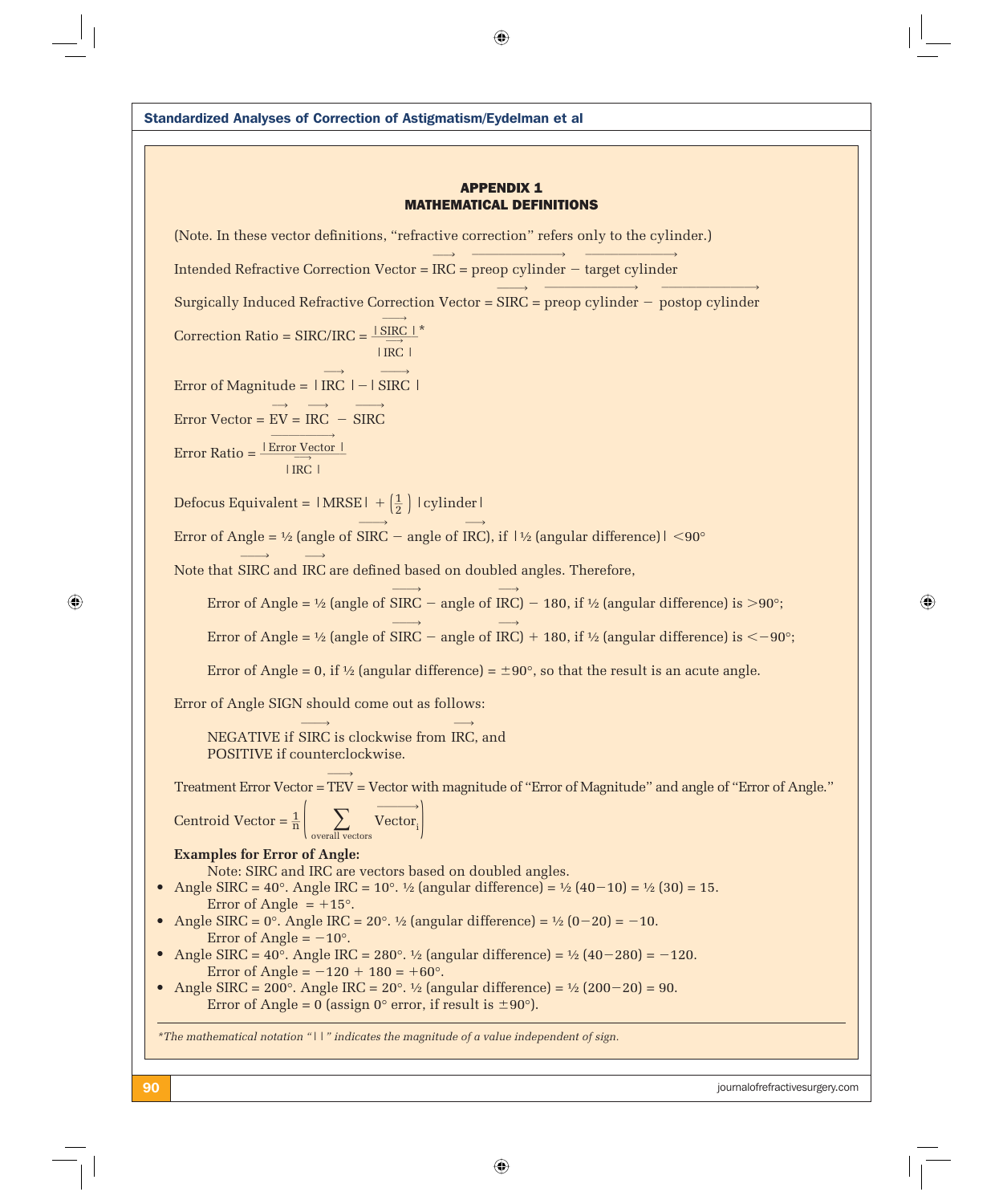# APPENDIX 2 TABLE FORMATS FOR ASTIGMATISM TREATMENT OUTCOMES ANALYSIS

Note that stratification by pre- or postoperative cylinder magnitude (Tables A2.3, A2.4, A2.6, A2.7, A2.8, and A2.9) should be performed by cylinder *in the spectacle plane*. In all tables, "N" is the total number of eyes available at a particular time point and "n" denotes the number of eyes in a designated subset.

# TABLE A2.1

# Accuracy of Cylinder to Target

| Cylinder*                                                                               | <b>Preop</b> | 1 Month | 3 Months | <b>6 Months</b> |
|-----------------------------------------------------------------------------------------|--------------|---------|----------|-----------------|
| No. Eyes (N)                                                                            |              |         |          |                 |
| $Mean \pm SD$                                                                           |              |         |          |                 |
| Attempted change ± SD                                                                   |              |         |          |                 |
| Achieved change $\pm$ SD                                                                |              |         |          |                 |
| % of eyes within $\pm 0.50$ D of target                                                 |              |         |          |                 |
| % of eyes within $\pm 1.00$ D of target                                                 |              |         |          |                 |
| *Display all refractions in a consistent (either positive or negative) cylinder format. |              |         |          |                 |

# TABLE A2.2 Defocus Equivalent (DEQ) |MRSE| + 0.5×|Cylinder| Preop 1 Month 3 Months 6 Months 6 Months No. Eyes (N) Mean ± SD % with  $DEQ \le 1.00 D$ % with DEQ  $\leq 0.50$  D

### TABLE A2.3

# Reduction of Absolute (Non-vector) Cylinder at Stability Time Point

| <b>Preoperative Cylinder</b>                                         | $\mathsf{n}$ | <b>Percent Reduction of Absolute Cylinder (Mean [range])</b> |
|----------------------------------------------------------------------|--------------|--------------------------------------------------------------|
| All Eyes (N)                                                         |              |                                                              |
| 0.0 D to $<$ 0.5 D                                                   |              |                                                              |
| >0.5 D to ≤1.0 D                                                     |              |                                                              |
| $>1.0$ D to $\leq 2.0$ D                                             |              |                                                              |
| >2.0 D to ≤3.0 D                                                     |              |                                                              |
| >3.0 D to ≤4.0 D                                                     |              |                                                              |
| >4.0 D to ≤5.0 D                                                     |              |                                                              |
| >5.0 D to ≤6.0 D                                                     |              |                                                              |
|                                                                      |              |                                                              |
|                                                                      |              |                                                              |
| <b>Journal of Refractive Surgery</b> Volume 22 January/February 2006 |              | 91                                                           |

 $\bigoplus$ 

 $\bigoplus$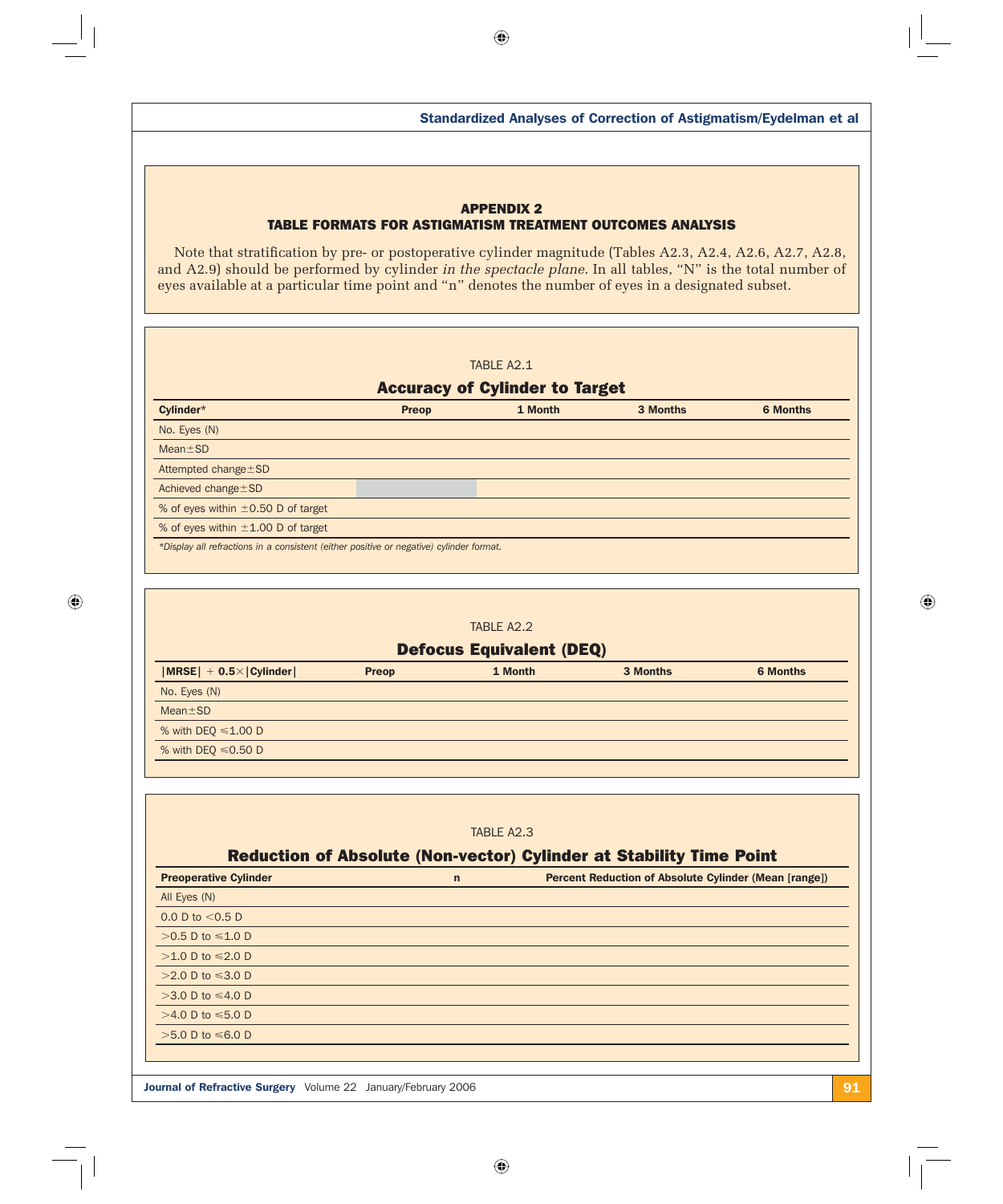$\bigoplus$ 

| <b>Standardized Analyses of Correction of Astigmatism/Eydelman et al</b>                                                                                                                                                                                                                                                                                                                         |                                                                                                                                                                                                |                                                             |                                                                  |                                                              |                                  |              |
|--------------------------------------------------------------------------------------------------------------------------------------------------------------------------------------------------------------------------------------------------------------------------------------------------------------------------------------------------------------------------------------------------|------------------------------------------------------------------------------------------------------------------------------------------------------------------------------------------------|-------------------------------------------------------------|------------------------------------------------------------------|--------------------------------------------------------------|----------------------------------|--------------|
|                                                                                                                                                                                                                                                                                                                                                                                                  |                                                                                                                                                                                                |                                                             | TABLE A2.4                                                       |                                                              |                                  |              |
|                                                                                                                                                                                                                                                                                                                                                                                                  |                                                                                                                                                                                                |                                                             | <b>Residual Astigmatic Error at Stability Time Point</b>         |                                                              |                                  |              |
|                                                                                                                                                                                                                                                                                                                                                                                                  |                                                                                                                                                                                                |                                                             | <b>Absolute Shift in Axis*</b>                                   |                                                              |                                  |              |
| <b>Residual Cylinder</b><br><b>Magnitude</b>                                                                                                                                                                                                                                                                                                                                                     | $≤ 5°$<br>n/N, %, (% CI)                                                                                                                                                                       | $>5^{\circ}$ to $\leqslant$ 10 $^{\circ}$<br>n/N, %, (% CI) | $>$ 10 $^{\circ}$ to $\leqslant$ 15 $^{\circ}$<br>n/N, %, (% CI) | $>15^{\circ}$ to $\leqslant$ 30 $^{\circ}$<br>n/N, %, (% CI) | $>30^\circ$<br>n/N, %, (% CI)    | <b>Total</b> |
| $0.0 D*$                                                                                                                                                                                                                                                                                                                                                                                         |                                                                                                                                                                                                |                                                             |                                                                  |                                                              |                                  |              |
| >0.0 D to ≤0.5 D                                                                                                                                                                                                                                                                                                                                                                                 |                                                                                                                                                                                                |                                                             |                                                                  |                                                              |                                  |              |
| >0.5 D to ≤1.0 D                                                                                                                                                                                                                                                                                                                                                                                 |                                                                                                                                                                                                |                                                             |                                                                  |                                                              |                                  |              |
| >1.0 D to ≤2.0 D                                                                                                                                                                                                                                                                                                                                                                                 |                                                                                                                                                                                                |                                                             |                                                                  |                                                              |                                  |              |
| >2.0 D to ≤3.0 D                                                                                                                                                                                                                                                                                                                                                                                 |                                                                                                                                                                                                |                                                             |                                                                  |                                                              |                                  |              |
| >3.0 D to ≤4.0 D                                                                                                                                                                                                                                                                                                                                                                                 |                                                                                                                                                                                                |                                                             |                                                                  |                                                              |                                  |              |
| >4.0 D to ≤5.0 D                                                                                                                                                                                                                                                                                                                                                                                 |                                                                                                                                                                                                |                                                             |                                                                  |                                                              |                                  |              |
| >5.0 D to ≤6.0 D                                                                                                                                                                                                                                                                                                                                                                                 |                                                                                                                                                                                                |                                                             |                                                                  |                                                              |                                  |              |
| $>6.0$ D                                                                                                                                                                                                                                                                                                                                                                                         |                                                                                                                                                                                                |                                                             |                                                                  |                                                              |                                  |              |
| Total                                                                                                                                                                                                                                                                                                                                                                                            |                                                                                                                                                                                                |                                                             |                                                                  |                                                              |                                  | N            |
| *Shifts are defined to be zero for eyes with zero residual cylinder magnitude.                                                                                                                                                                                                                                                                                                                   |                                                                                                                                                                                                |                                                             |                                                                  |                                                              |                                  |              |
|                                                                                                                                                                                                                                                                                                                                                                                                  |                                                                                                                                                                                                |                                                             |                                                                  |                                                              |                                  |              |
| Magnitude of Vector Change in Cylinder <sup>2</sup>                                                                                                                                                                                                                                                                                                                                              |                                                                                                                                                                                                |                                                             | 1 and 3 Months                                                   | 3 and 6 Months                                               | <b>Subsequent Time Intervals</b> |              |
| Eyes with $\leq 1.0$ D magnitude of vector change (n/N, %, [% CI] <sup>3</sup> )                                                                                                                                                                                                                                                                                                                 |                                                                                                                                                                                                |                                                             |                                                                  |                                                              |                                  |              |
| Eyes with $\leq 0.5$ D magnitude of vector change (n/N, %, [% CI] <sup>3</sup> )                                                                                                                                                                                                                                                                                                                 |                                                                                                                                                                                                |                                                             |                                                                  |                                                              |                                  |              |
| Mean magnitude of vector change between visits                                                                                                                                                                                                                                                                                                                                                   |                                                                                                                                                                                                |                                                             |                                                                  |                                                              |                                  |              |
| <b>SD</b>                                                                                                                                                                                                                                                                                                                                                                                        |                                                                                                                                                                                                |                                                             |                                                                  |                                                              |                                  |              |
| 95% CI                                                                                                                                                                                                                                                                                                                                                                                           |                                                                                                                                                                                                |                                                             |                                                                  |                                                              |                                  |              |
| Mean change per year (change per month $\times$ 12)                                                                                                                                                                                                                                                                                                                                              |                                                                                                                                                                                                |                                                             |                                                                  |                                                              |                                  |              |
| <sup>1</sup> Two separate tables are needed for each stability analysis:<br><sup>2</sup> To calculate this quantity for each eye take the vector difference between the postoperative astigmatic corrections at the two time points defining the interval.<br>Take the mean of the magnitudes of these vectors.<br>395% confidence interval around the percentage of eyes meeting the criterion. | A2.5a(i): Eves that had two consecutive examinations, but not necessarily every follow-up examination.<br>A2.5a(ii): Eyes that had every follow-up examination up to the stability time point. |                                                             |                                                                  |                                                              |                                  |              |
|                                                                                                                                                                                                                                                                                                                                                                                                  |                                                                                                                                                                                                |                                                             | TABLE A2.5B                                                      |                                                              |                                  |              |
|                                                                                                                                                                                                                                                                                                                                                                                                  |                                                                                                                                                                                                |                                                             | <b>Stability of Absolute (Non-vector) Cylinder1</b>              |                                                              |                                  |              |
| <b>Magnitude of Change in Non-vector Cylinder</b>                                                                                                                                                                                                                                                                                                                                                |                                                                                                                                                                                                |                                                             | 1 and 3 Months                                                   | 3 and 6 Months                                               | <b>Subsequent Time Intervals</b> |              |
| Eyes with $\leq 1.0$ D change (n/N, %, [% CI] <sup>2</sup> )                                                                                                                                                                                                                                                                                                                                     |                                                                                                                                                                                                |                                                             |                                                                  |                                                              |                                  |              |
| Eyes with $\leq 0.5$ D change (n/N, %, [% CI] <sup>2</sup> )                                                                                                                                                                                                                                                                                                                                     |                                                                                                                                                                                                |                                                             |                                                                  |                                                              |                                  |              |
| Mean change between visits                                                                                                                                                                                                                                                                                                                                                                       |                                                                                                                                                                                                |                                                             |                                                                  |                                                              |                                  |              |
| <b>SD</b>                                                                                                                                                                                                                                                                                                                                                                                        |                                                                                                                                                                                                |                                                             |                                                                  |                                                              |                                  |              |
| 95% CI                                                                                                                                                                                                                                                                                                                                                                                           |                                                                                                                                                                                                |                                                             |                                                                  |                                                              |                                  |              |
| Mean change per year (change per month×12)                                                                                                                                                                                                                                                                                                                                                       |                                                                                                                                                                                                |                                                             |                                                                  |                                                              |                                  |              |
| <sup>1</sup> Two separate tables are needed for each stability analysis:                                                                                                                                                                                                                                                                                                                         | 5b(i): Eyes that had two consecutive examinations, but not necessarily every follow-up examination.                                                                                            |                                                             |                                                                  |                                                              |                                  |              |

 $\bigoplus$ 

 $\bigoplus$ 

 $\sqrt{\frac{1}{1-\frac{1}{1-\frac{1}{1-\frac{1}{1-\frac{1}{1-\frac{1}{1-\frac{1}{1-\frac{1}{1-\frac{1}{1-\frac{1}{1-\frac{1}{1-\frac{1}{1-\frac{1}{1-\frac{1}{1-\frac{1}{1-\frac{1}{1-\frac{1}{1-\frac{1}{1-\frac{1}{1-\frac{1}{1-\frac{1}{1-\frac{1}{1-\frac{1}{1-\frac{1}{1-\frac{1}{1-\frac{1}{1-\frac{1}{1-\frac{1}{1-\frac{1}{1-\frac{1}{1-\frac{1}{1-\frac{1}{1-\frac{1}{1-\frac{1}{1-\frac{1}{1-\frac{1}{1-\frac$ 

 $\Box$ 

 $\bigoplus$ 

92 journalofrefractivesurgery.com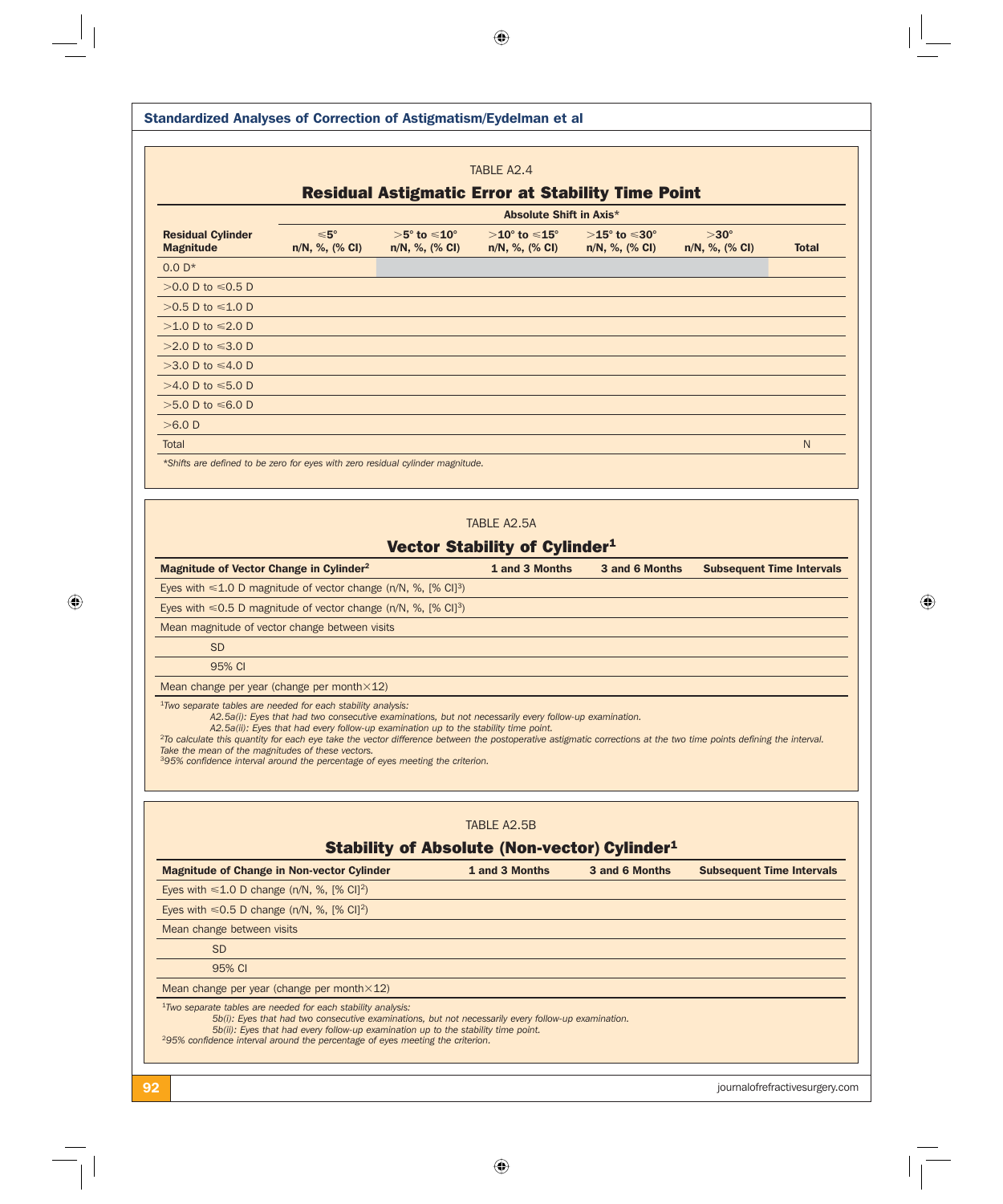$\bigoplus$ 

 $\overline{\phantom{a}}$ 

 $\bigoplus$ 

 $\overline{\overline{\overline{1}}}$ 

|                                        |              |                                                                     | TABLE A2.6                              |                                                                       |                                |                              |
|----------------------------------------|--------------|---------------------------------------------------------------------|-----------------------------------------|-----------------------------------------------------------------------|--------------------------------|------------------------------|
|                                        |              | <b>Vector Analysis Summary at Stability</b>                         |                                         |                                                                       |                                |                              |
| <b>Preoperative</b><br><b>Cylinder</b> | $\mathsf{n}$ | IRC <br>$(Mean \pm SD)$                                             | SIRC <br>$(Mean \pm SD)$                | EV <br>$(Mean \pm SD)$                                                | <b>CR</b><br>$(Mean \pm SD)$   | <b>ER</b><br>$(Mean \pm SD)$ |
| All Eyes (N)                           |              |                                                                     |                                         |                                                                       |                                |                              |
| 0.0 D to $\leq 0.5$ D                  |              |                                                                     |                                         |                                                                       |                                |                              |
| $>0.5$ D to $\leq 1.0$ D               |              |                                                                     |                                         |                                                                       |                                |                              |
| >1.0 D to $\leq$ 2.0 D                 |              |                                                                     |                                         |                                                                       |                                |                              |
| >2.0 D to ≤3.0 D                       |              |                                                                     |                                         |                                                                       |                                |                              |
| >3.0 D to $\leq 4.0$ D                 |              |                                                                     |                                         |                                                                       |                                |                              |
| >4.0 D to ≤5.0 D                       |              |                                                                     |                                         |                                                                       |                                |                              |
| $>5.0$ D to $\leq 6.0$ D               |              |                                                                     |                                         |                                                                       |                                |                              |
|                                        |              |                                                                     |                                         |                                                                       |                                |                              |
|                                        |              |                                                                     | TABLE A2.7                              |                                                                       |                                |                              |
|                                        |              | <b>Error of Magnitude (EM) at Stability</b>                         |                                         |                                                                       |                                |                              |
| <b>Preoperative</b><br><b>Cylinder</b> | $\mathsf{n}$ | Mean $EM \pm SD$<br>$(% \mathsf{R}\mathsf{N})$ (%, $\mathsf{n/N}$ ) |                                         | Mean $ EM  \pm SD$<br>$(% \mathsf{R}\mathsf{N})$ (%, $\mathsf{n/N}$ ) | % EM $\leq$ $\pm$ 1.00 D       | % EM $\leq$ $\pm$ 0.50 D     |
| All Eyes (N)                           |              |                                                                     |                                         |                                                                       |                                |                              |
| 0.0 to $\le 0.5$ D                     |              |                                                                     |                                         |                                                                       |                                |                              |
| >0.5 D to $\leq 1.0$ D                 |              |                                                                     |                                         |                                                                       |                                |                              |
| >1.0 D to $\leq$ 2.0 D                 |              |                                                                     |                                         |                                                                       |                                |                              |
| >2.0 D to ≤3.0 D                       |              |                                                                     |                                         |                                                                       |                                |                              |
| >3.0 D to $\leq 4.0$ D                 |              |                                                                     |                                         |                                                                       |                                |                              |
| >4.0 D to $\leq 5.0$ D                 |              |                                                                     |                                         |                                                                       |                                |                              |
| >5.0 D to ≤6.0 D                       |              |                                                                     |                                         |                                                                       |                                |                              |
|                                        |              |                                                                     |                                         |                                                                       |                                |                              |
|                                        |              |                                                                     |                                         |                                                                       |                                |                              |
|                                        |              |                                                                     | TABLE A2.8                              |                                                                       |                                |                              |
|                                        |              |                                                                     | <b>Error of Angle (EA) at Stability</b> |                                                                       |                                |                              |
| <b>Preoperative</b><br><b>Cylinder</b> | $\mathsf{n}$ | Mean EA±SD                                                          |                                         | % with $ EA  \leq 15^{\circ}$                                         | % with $EA$ $>$ +15 $^{\circ}$ | % with EA $<-15^\circ$       |
| All Eyes (N)                           |              |                                                                     |                                         |                                                                       |                                |                              |
| 0.0 D to $\leq 0.5$ D                  |              |                                                                     |                                         |                                                                       |                                |                              |
|                                        |              |                                                                     |                                         |                                                                       |                                |                              |
| >0.5 D to $\leq 1.0$ D                 |              |                                                                     |                                         |                                                                       |                                |                              |
| >1.0 D to $\leq 2.0$ D                 |              |                                                                     |                                         |                                                                       |                                |                              |
| >2.0 D to $\leq$ 3.0 D                 |              |                                                                     |                                         |                                                                       |                                |                              |
| >3.0 D to $\leq 4.0$ D                 |              |                                                                     |                                         |                                                                       |                                |                              |
| >4.0 D to $\leq 5.0$ D                 |              |                                                                     |                                         |                                                                       |                                |                              |
| >5.0 D to ≤6.0 D                       |              |                                                                     |                                         |                                                                       |                                |                              |

 $\bigoplus$ 

 $\bigoplus$ 

 $\sqrt{\frac{1}{1-\frac{1}{1-\frac{1}{1-\frac{1}{1-\frac{1}{1-\frac{1}{1-\frac{1}{1-\frac{1}{1-\frac{1}{1-\frac{1}{1-\frac{1}{1-\frac{1}{1-\frac{1}{1-\frac{1}{1-\frac{1}{1-\frac{1}{1-\frac{1}{1-\frac{1}{1-\frac{1}{1-\frac{1}{1-\frac{1}{1-\frac{1}{1-\frac{1}{1-\frac{1}{1-\frac{1}{1-\frac{1}{1-\frac{1}{1-\frac{1}{1-\frac{1}{1-\frac{1}{1-\frac{1}{1-\frac{1}{1-\frac{1}{1-\frac{1}{1-\frac{1}{1-\frac{1}{1-\frac$ 

 $\lfloor$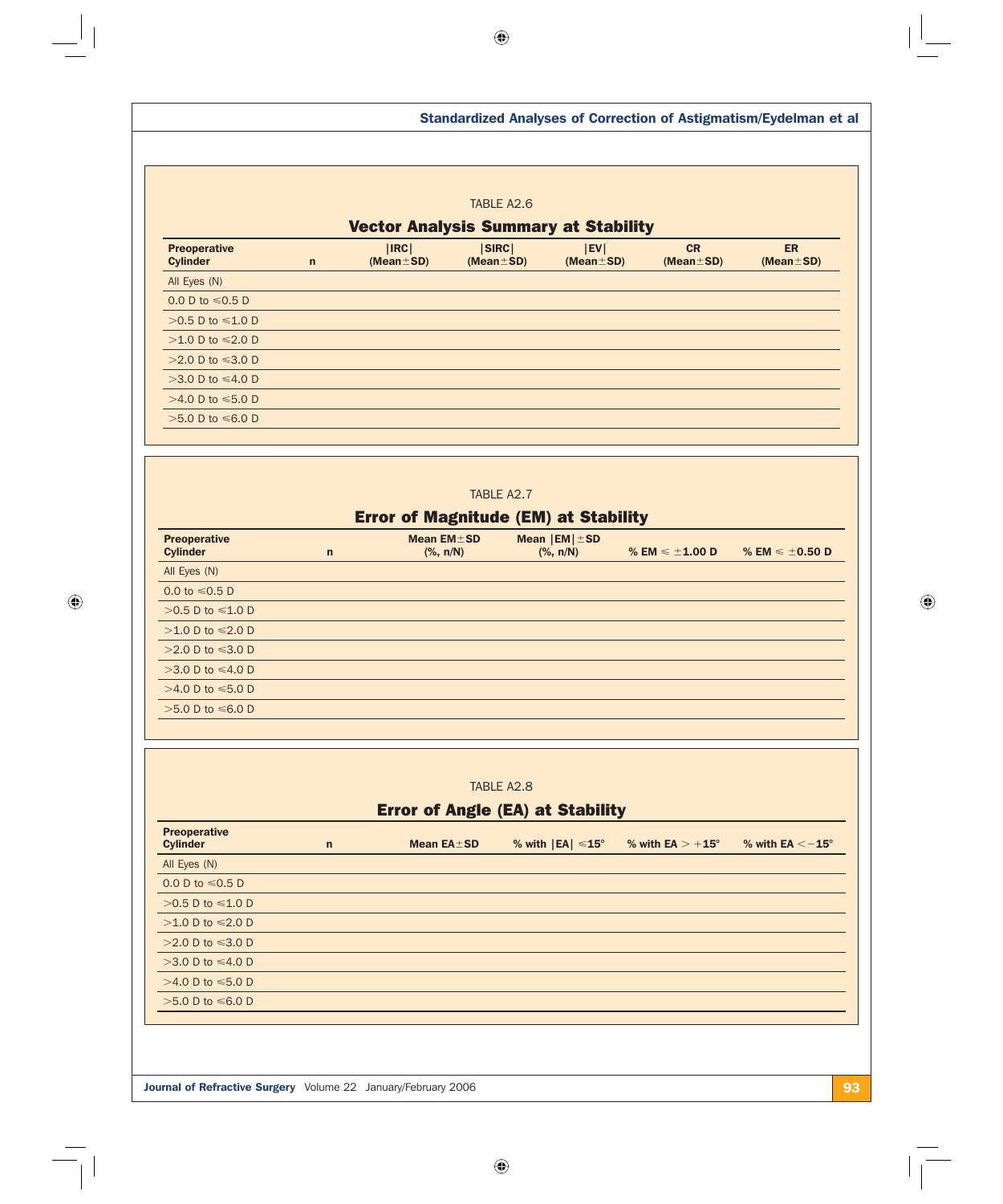| TABLE A2.9A<br>Accuracy of Manifest Refraction in Preoperative Hyperopic Meridian <sup>1</sup><br>TABLE A2.9B<br>Accuracy of Manifest Refraction in Preoperative Myopic Meridian <sup>1</sup><br><b>Mixed Astigmatism Cohort</b><br><b>Correction Error at Stability</b><br><b>6 Months</b><br>9 Months<br>1 Month<br>3 Months<br><b>Time Point</b><br>(n, % <sup>2</sup> )<br>(n, % <sup>2</sup> )<br>(n, % <sup>2</sup> )<br>(n, % <sup>2</sup> )<br>0.0 <sub>D</sub><br><b>Undercorrected</b><br>$>0.00$ D to 0.50 D<br>$>0.50$ D to 0.99 D<br>1.00 D to 1.99 D<br>$\geq 2.00$ D<br><b>Overcorrected</b><br>$>0.00$ D to 0.50 D<br>$>0.50$ D to 0.99 D<br>1.00 D to 1.99 D<br>$\geq 2.00$ D<br>Total (N)<br>Mean Correction Error ± SD<br><sup>1</sup> Tables A2.9a and A2.9b have identical layout as shown above (A2.9a summarizes hyperopic meridian and A2.9b myopic meridian).<br><sup>2</sup> Represents percent of column total. |  |  |  |
|--------------------------------------------------------------------------------------------------------------------------------------------------------------------------------------------------------------------------------------------------------------------------------------------------------------------------------------------------------------------------------------------------------------------------------------------------------------------------------------------------------------------------------------------------------------------------------------------------------------------------------------------------------------------------------------------------------------------------------------------------------------------------------------------------------------------------------------------------------------------------------------------------------------------------------------------|--|--|--|
|                                                                                                                                                                                                                                                                                                                                                                                                                                                                                                                                                                                                                                                                                                                                                                                                                                                                                                                                            |  |  |  |
|                                                                                                                                                                                                                                                                                                                                                                                                                                                                                                                                                                                                                                                                                                                                                                                                                                                                                                                                            |  |  |  |
|                                                                                                                                                                                                                                                                                                                                                                                                                                                                                                                                                                                                                                                                                                                                                                                                                                                                                                                                            |  |  |  |
|                                                                                                                                                                                                                                                                                                                                                                                                                                                                                                                                                                                                                                                                                                                                                                                                                                                                                                                                            |  |  |  |
|                                                                                                                                                                                                                                                                                                                                                                                                                                                                                                                                                                                                                                                                                                                                                                                                                                                                                                                                            |  |  |  |
|                                                                                                                                                                                                                                                                                                                                                                                                                                                                                                                                                                                                                                                                                                                                                                                                                                                                                                                                            |  |  |  |
|                                                                                                                                                                                                                                                                                                                                                                                                                                                                                                                                                                                                                                                                                                                                                                                                                                                                                                                                            |  |  |  |
|                                                                                                                                                                                                                                                                                                                                                                                                                                                                                                                                                                                                                                                                                                                                                                                                                                                                                                                                            |  |  |  |
|                                                                                                                                                                                                                                                                                                                                                                                                                                                                                                                                                                                                                                                                                                                                                                                                                                                                                                                                            |  |  |  |
|                                                                                                                                                                                                                                                                                                                                                                                                                                                                                                                                                                                                                                                                                                                                                                                                                                                                                                                                            |  |  |  |
|                                                                                                                                                                                                                                                                                                                                                                                                                                                                                                                                                                                                                                                                                                                                                                                                                                                                                                                                            |  |  |  |
|                                                                                                                                                                                                                                                                                                                                                                                                                                                                                                                                                                                                                                                                                                                                                                                                                                                                                                                                            |  |  |  |
|                                                                                                                                                                                                                                                                                                                                                                                                                                                                                                                                                                                                                                                                                                                                                                                                                                                                                                                                            |  |  |  |
|                                                                                                                                                                                                                                                                                                                                                                                                                                                                                                                                                                                                                                                                                                                                                                                                                                                                                                                                            |  |  |  |
|                                                                                                                                                                                                                                                                                                                                                                                                                                                                                                                                                                                                                                                                                                                                                                                                                                                                                                                                            |  |  |  |
|                                                                                                                                                                                                                                                                                                                                                                                                                                                                                                                                                                                                                                                                                                                                                                                                                                                                                                                                            |  |  |  |
|                                                                                                                                                                                                                                                                                                                                                                                                                                                                                                                                                                                                                                                                                                                                                                                                                                                                                                                                            |  |  |  |
|                                                                                                                                                                                                                                                                                                                                                                                                                                                                                                                                                                                                                                                                                                                                                                                                                                                                                                                                            |  |  |  |
|                                                                                                                                                                                                                                                                                                                                                                                                                                                                                                                                                                                                                                                                                                                                                                                                                                                                                                                                            |  |  |  |
|                                                                                                                                                                                                                                                                                                                                                                                                                                                                                                                                                                                                                                                                                                                                                                                                                                                                                                                                            |  |  |  |
|                                                                                                                                                                                                                                                                                                                                                                                                                                                                                                                                                                                                                                                                                                                                                                                                                                                                                                                                            |  |  |  |
|                                                                                                                                                                                                                                                                                                                                                                                                                                                                                                                                                                                                                                                                                                                                                                                                                                                                                                                                            |  |  |  |
|                                                                                                                                                                                                                                                                                                                                                                                                                                                                                                                                                                                                                                                                                                                                                                                                                                                                                                                                            |  |  |  |
|                                                                                                                                                                                                                                                                                                                                                                                                                                                                                                                                                                                                                                                                                                                                                                                                                                                                                                                                            |  |  |  |
|                                                                                                                                                                                                                                                                                                                                                                                                                                                                                                                                                                                                                                                                                                                                                                                                                                                                                                                                            |  |  |  |
|                                                                                                                                                                                                                                                                                                                                                                                                                                                                                                                                                                                                                                                                                                                                                                                                                                                                                                                                            |  |  |  |
|                                                                                                                                                                                                                                                                                                                                                                                                                                                                                                                                                                                                                                                                                                                                                                                                                                                                                                                                            |  |  |  |
|                                                                                                                                                                                                                                                                                                                                                                                                                                                                                                                                                                                                                                                                                                                                                                                                                                                                                                                                            |  |  |  |

 $\bigoplus$ 

 $\bigoplus$ 

 $\overline{\mathbb{F}}$ 

 $\overline{-1}$ 

 $\begin{array}{c|c} & & \\ \hline & & \\ \hline & & \\ \hline & & \\ \hline & & \\ \hline & & \\ \hline & & \\ \hline & & \\ \hline & & \\ \hline & & \\ \hline & & \\ \hline & & \\ \hline & & \\ \hline & & \\ \hline & & \\ \hline & & \\ \hline & & \\ \hline & & \\ \hline & & \\ \hline & & \\ \hline & & \\ \hline & & \\ \hline & & \\ \hline & & \\ \hline & & \\ \hline & & \\ \hline & & \\ \hline & & \\ \hline & & \\ \hline & & \\ \hline & & \\ \hline & & \\ \hline & & \\ \hline & & \\ \hline & & \\ \hline &$ 

 $\bigoplus$ 

94 journalofrefractivesurgery.com